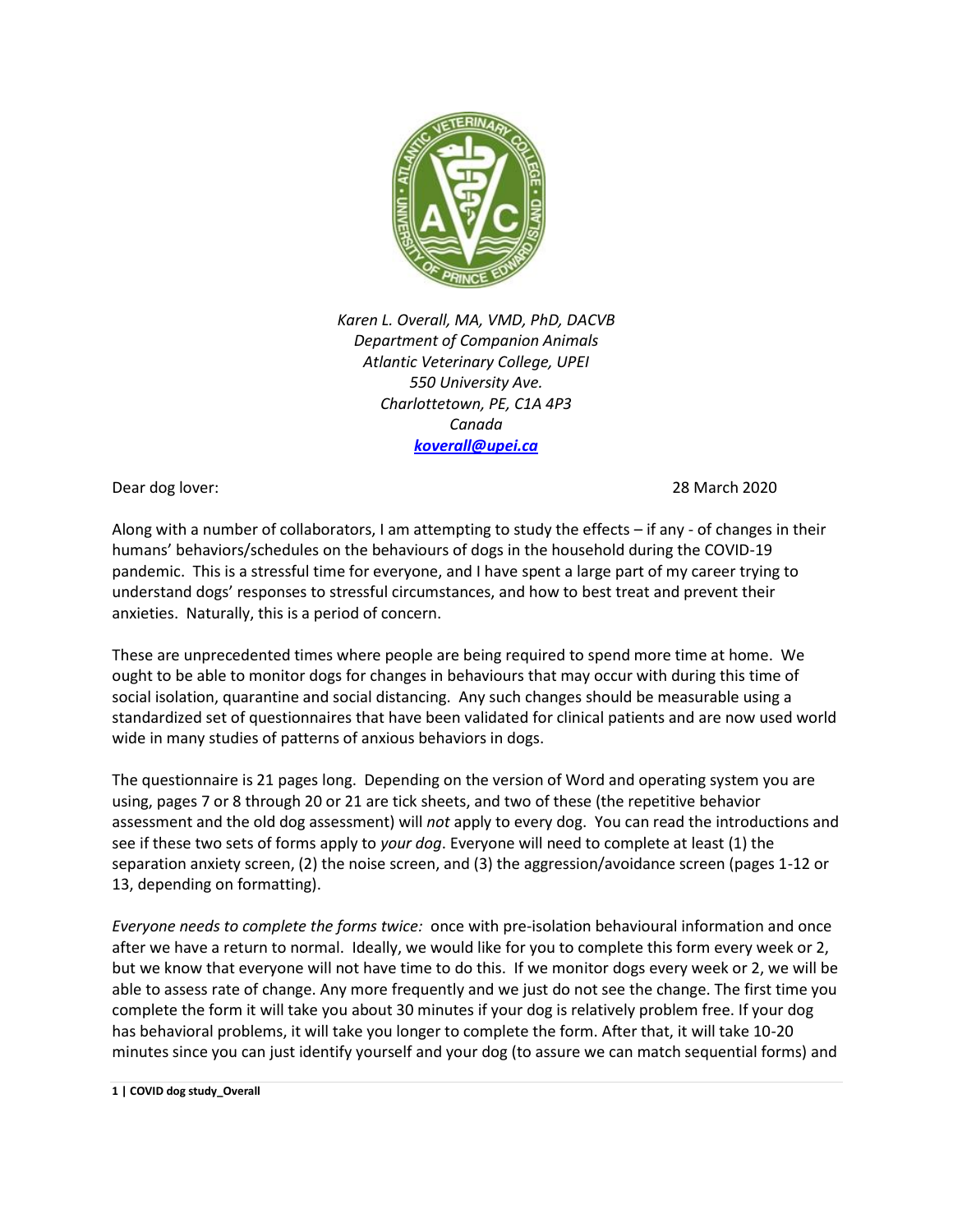skip to the tick sheets unless there are changes in any of the earlier management factors (e.g., number and length of walks, play, training sessions, pattern of feeding, et cetera).

If you have multiple dogs, please feel free to complete a form for each dog.

These forms are created as Word documents so that you can save them and then make only the relevant changes. The best way to save them is to add your or your dog's name and the date they were completed to the existing label for the file (EX: COVID dog study\_Overall\_AnnieOverall\_22March2020).

There is also an online version this form, for people who would rather complete the information entirely online and have it automatically sent to us:<https://form.jotform.com/200826740303042>.

We would like the first time you evaluate your dog to be either early in the changes that occurred in response to COVID-19 *or, if you start sending us the form after the COVID-19 changes started,* tell us how the dog was *before* COVID-19 changes in human movement and behaviour occurred. We have a place on the forms to help you explain the initial evaluation. We also need for you to evaluate your dog *at least once 2 weeks after our lives return to "normal"*. So, *the minimum number of times participants must complete the form is twice*. There is no maximum number of times for completion, but most changes will not show in less than a 1-2 week interval.

If you decide that you no longer wish to participate, just tell us this is the case and we will expect no follow up. If you decide you wish to withdraw your data, if you notify us by 31 January 2021, we will erase it. Please note that you can contact the UPEI Research Ethics Board at (902) 620-5104, or by email at [reb@upei.ca](mailto:reb@upei.ca) if you have any concerns about the ethical conduct of this study.

If, when we review the forms, it is clear that your dog would benefit from seeing your veterinarian or a specialist, we will let you know this, if you provide an email address. All information about you and your dog(s) will be kept strictly confidential. All forms will be anonymized and, except for email addresses of those wishing to receive the study results (see question 5), only anonymized data will be kept for publication/presentation at research meetings.

We will publish the results of the study in a peer-reviewed scientific journal. If you have any questions about the study or your dog, I'd be pleased to answer them.

Please return your questionnaires to me at [koverall@upei.ca,](mailto:koverall@upei.ca) if you do not wish to use the online option. If you have questions, please email me at [koverall@upei.ca](mailto:koverall@upei.ca) and I shall answer you via email.

Many thanks. Please stay well, be safe, and take care of each other.

Sincerely,

Kauldwerall

Karen L. Overall *(Website[: www.KarenOverall.com;](http://www.karenoverall.com/) Twitter: @DrKarenOverall)*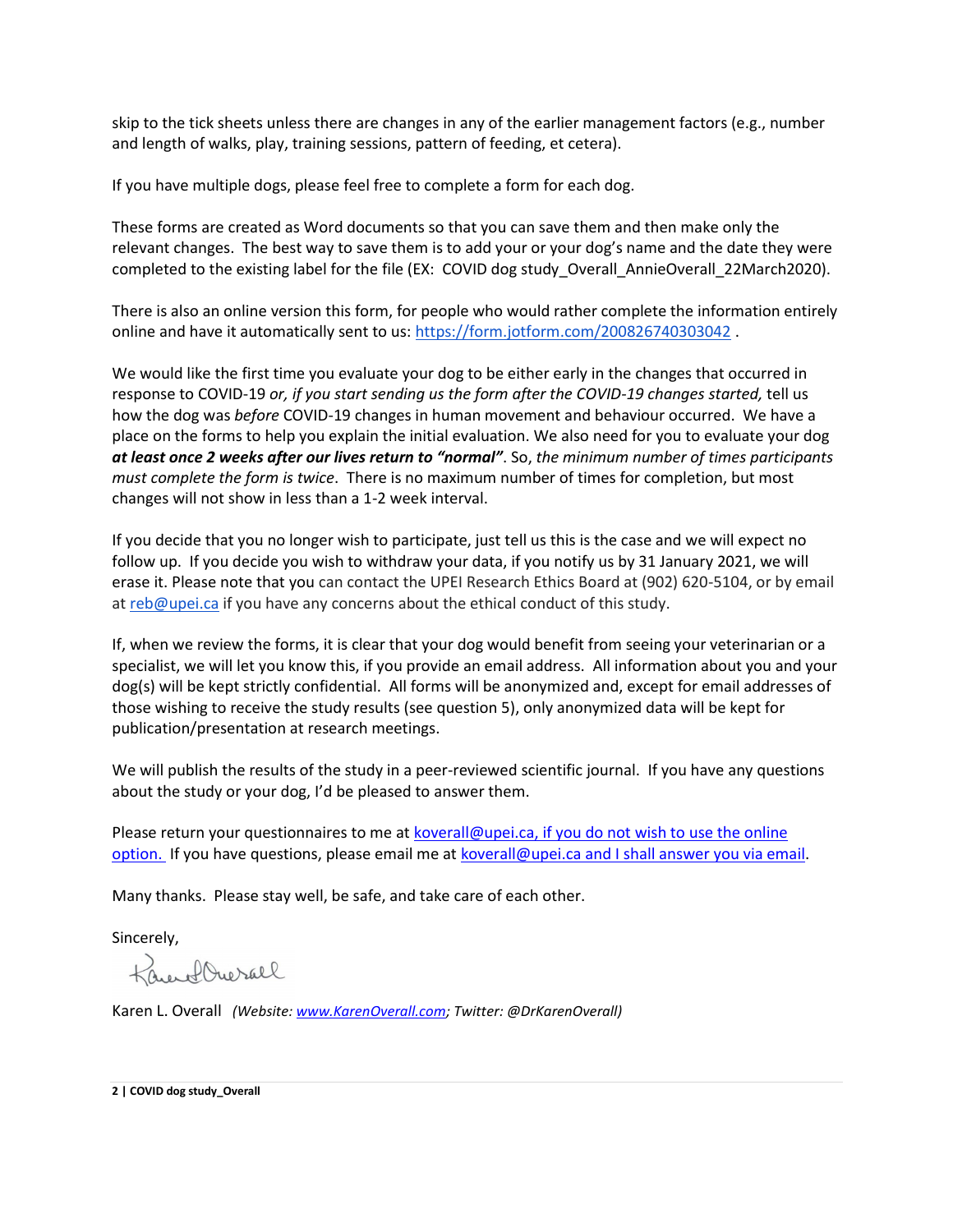#### *Basic history questionnaire – dogs*

The questionnaire that follows focuses on many aspects of your dog's behavior and related health issues. This history questionnaire has been improved/amended over the years using clinical data because medicine is an evolving, evidence-based field. The most recent published version of it can be found in Overall, KL. *Manual of Clinical Behavioral Medicine for Dogs and Cats*, Elsevier, 2013.

Please complete the pages below as accurately as possible. If you have any questions about this form please email Dr. Karen Overall at [koverall@upei.ca.](mailto:koverall@upei.ca) Thank you for your dedication to your dog and for repeatedly completing this form. The first time you complete the form it will take you about 30-40 minutes to complete. Follow up forms will take 10-20 minutes to complete.

**□** By ticking this box you are giving implied consent to participate in the study. Such consent may be withdrawn at any time and data can be erased through 31 January 2021. . Please note that you can contact the UPEI Research Ethics Board at (902) 620-5104, or by email at [reb@upei.ca](mailto:reb@upei.ca) if you have any concerns about the ethical conduct of this study.

#### **Please note if this is the first time you are completing this form or if this is a follow-up form.**

**□ FIRST** TIME FILLING OUT THE FORM – completed at the beginning of the owner's COVID-19 related schedule change

**□ FIRST** TIME FILLING OUT THE FORM – completed *after* the owner(s) have begun the COVID-19 related schedule change. The form reflects the dog's behavior prior to these schedule changes.

**□ FOLLOW-UP** FORM *–* Date form, state your name and you dog's name, and then proceed to the Separation Anxiety section to start filling the form (Skipping questions 3-44). If you wish to add additional comments use a separate sheet*. If the dog has experienced changes in exercise, routine, sleeping, training or diet, these changes can be made on questions 22-31, and then you can proceed to the tick sheets starting with Separation Anxiety.*

**Date form Completed** *= \_\_\_\_\_\_\_\_\_\_\_\_\_\_\_\_\_\_\_\_\_\_\_\_\_\_\_\_\_\_\_*

Please provide your dog's weight and their body condition score. You can determine your dog's body condition score from the reference chart in the link provided: [https://wsava.org/wp-content/uploads/2020/01/Body-](https://wsava.org/wp-content/uploads/2020/01/Body-Condition-Score-Dog.pdf)[Condition-Score-Dog.pdf](https://wsava.org/wp-content/uploads/2020/01/Body-Condition-Score-Dog.pdf)

Dog's weight: \_\_\_\_\_\_kg or \_\_\_\_\_\_\_lb Body condition score (BCS): \_\_\_\_\_\_\_\_\_\_\_\_\_\_\_

| 1. Pet's name                    |  |
|----------------------------------|--|
| 2. Owner's name                  |  |
| 3. Country of owner's residence: |  |
|                                  |  |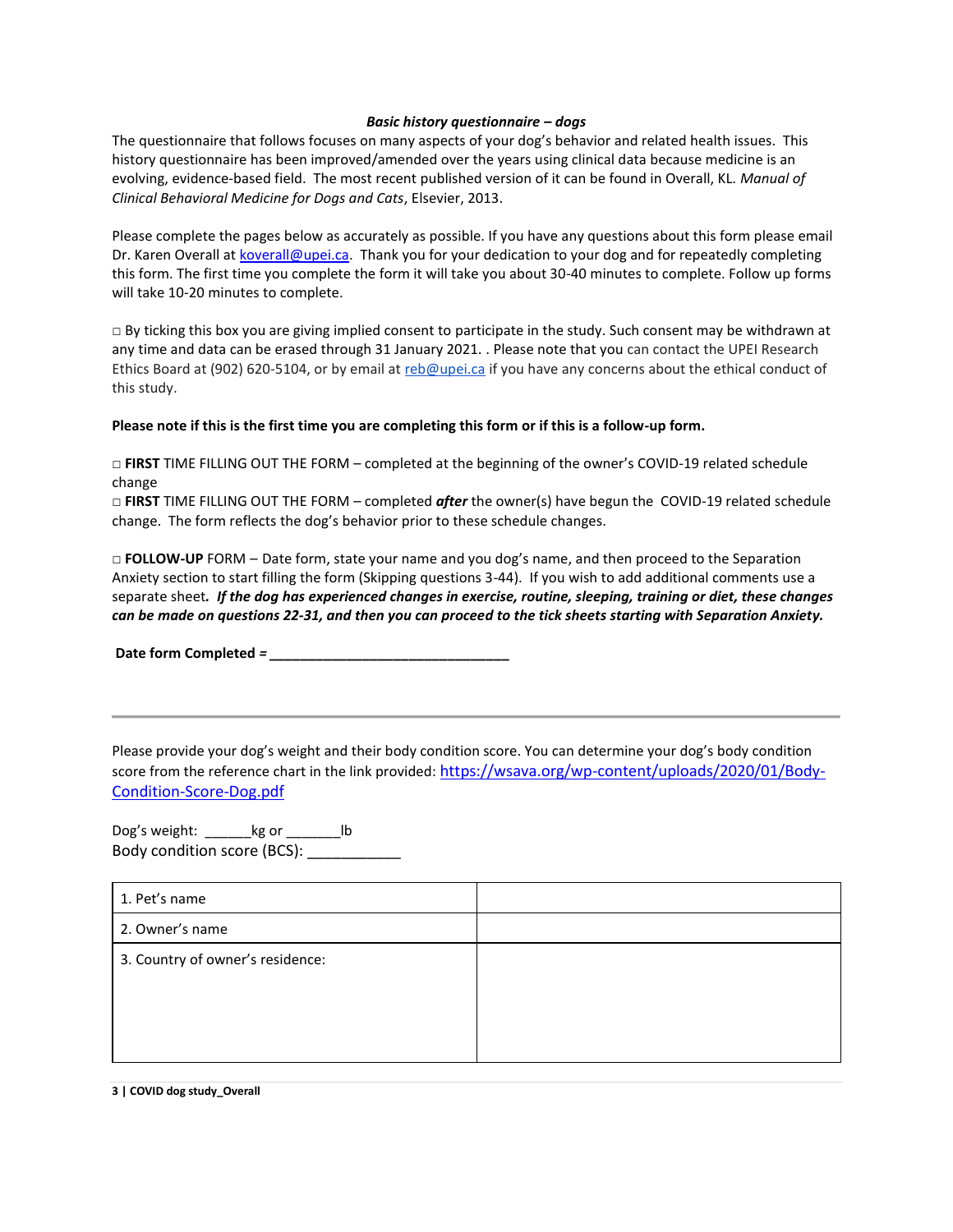| 4. If you wish to read a copy of the anonymized study<br>results we need your email address and consent. | □ Yes, I would like to see the anonymized results and<br>give consent to use my email address.                                                                                                                                                                       |
|----------------------------------------------------------------------------------------------------------|----------------------------------------------------------------------------------------------------------------------------------------------------------------------------------------------------------------------------------------------------------------------|
| 5. Owner's e-mail address                                                                                | Email:                                                                                                                                                                                                                                                               |
| 6. Breed of dog                                                                                          |                                                                                                                                                                                                                                                                      |
| 7. Sex of dog                                                                                            |                                                                                                                                                                                                                                                                      |
| 8. Has this dog been neutered/spayed?                                                                    | $\square$ Yes<br>$\Box$ No                                                                                                                                                                                                                                           |
| 9. How old, in months, was the dog when<br>neutered/spayed?                                              | months                                                                                                                                                                                                                                                               |
| 10. What was the reason for neutering/spaying?                                                           |                                                                                                                                                                                                                                                                      |
| 11. Has this dog been bred?                                                                              | $\Box$ Yes<br>$\Box$ No                                                                                                                                                                                                                                              |
| 12. If you have not yet bred this dog, do you plan on<br>breeding him or her?                            | $\Box$ Yes<br>$\Box$ No                                                                                                                                                                                                                                              |
| 13. Describe your dog's coat color                                                                       |                                                                                                                                                                                                                                                                      |
| 14. Dog's date of birth                                                                                  | Month:<br>Day:<br>Year:                                                                                                                                                                                                                                              |
| 15. Dog's age at completion of this questionnaire, in<br>months                                          | months                                                                                                                                                                                                                                                               |
| 16. How old was your dog when you first acquired him<br>or her, in months?                               | months                                                                                                                                                                                                                                                               |
| 17. Has this pet had other owners?                                                                       | $\square$ Yes<br>$\Box$ No<br>If so, how many?<br>$\Box$ 1<br>$\Box$ 0<br>$\Box$ 2<br>$\Box$ 4 $\Box$ 5+ $\Box$ unknown<br>$\Box$ 3<br>Why was the pet given up/relinquished?                                                                                        |
| 18. How long have you had this dog, in months?                                                           | months                                                                                                                                                                                                                                                               |
| 19. Where did you get this dog?                                                                          | a. Stray/found<br>b. Breeder - serious show/performance breeder<br>c. Breeder - backyard breeder/neighbor<br>d. SPCA / humane shelter<br>e. Breed rescue service<br>f. Newspaper adoption ad (not breeder)<br>g. Pet store<br>h. Friend<br>i. Other (Please explain) |
| 20. Does this dog have any physical or medical                                                           | $\Box$ Yes<br>$\Box$ No                                                                                                                                                                                                                                              |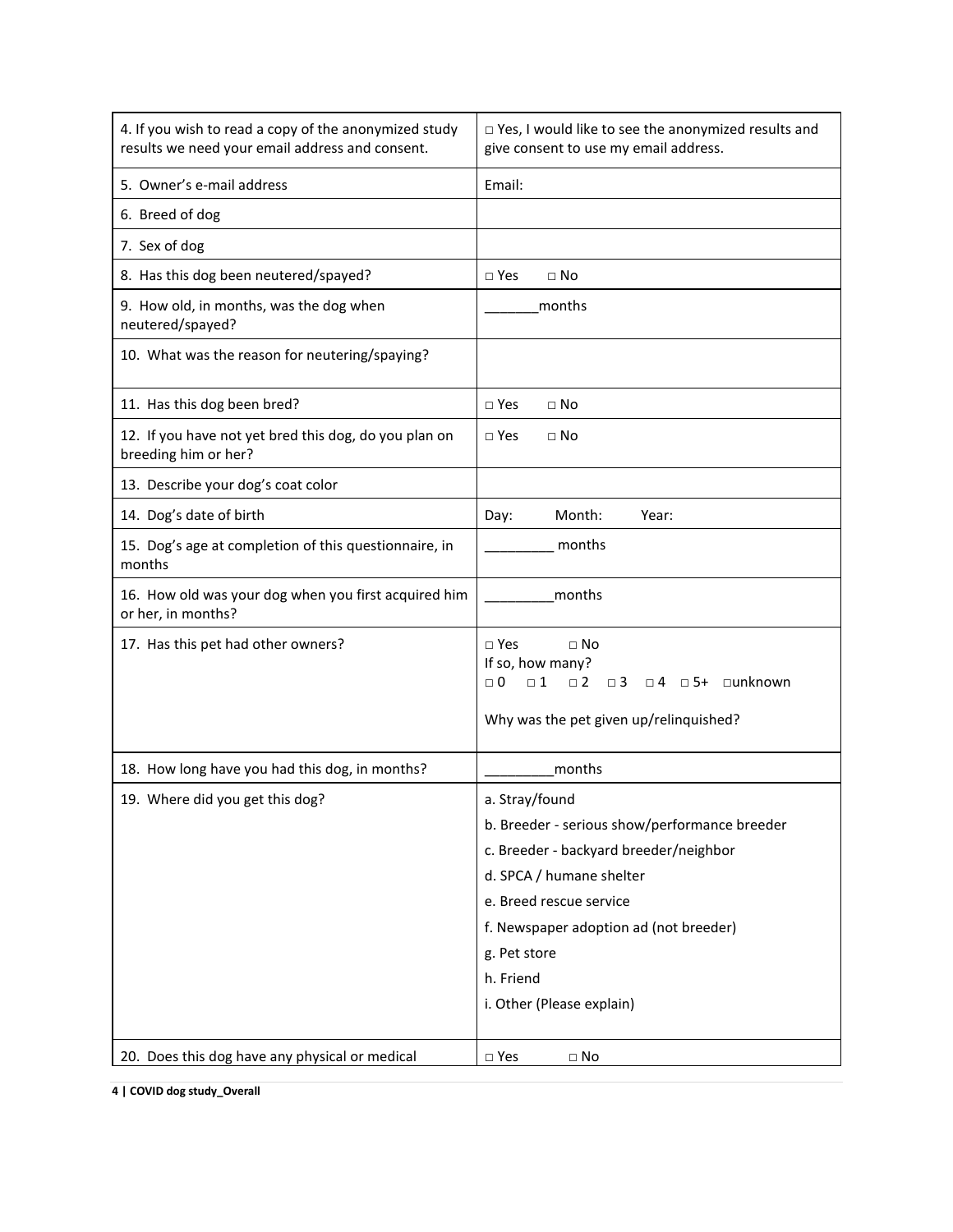| problems that your veterinarian has noted?                                                                                      | If so, what specifically?                                                                                                                                                                                                                                                         |
|---------------------------------------------------------------------------------------------------------------------------------|-----------------------------------------------------------------------------------------------------------------------------------------------------------------------------------------------------------------------------------------------------------------------------------|
| 21. Is your dog taking any medication for any of the<br>medical problems discussed above?                                       | $\Box$ Yes<br>$\Box$ No<br>If so, please list medication                                                                                                                                                                                                                          |
| 21a. Is your dog taking any other medication or<br>supplements (including natural products, creams,<br>vitamins, preventatives) | $\Box$ Yes<br>$\Box$ No<br>If so, please list                                                                                                                                                                                                                                     |
| 22. How is your dog exercised / maintained?                                                                                     | Is this dog (please check all that apply):<br>a. allowed to run free, unsupervised<br>b. allowed to run unsupervised in a fenced yard,<br>kennel or run<br>c. leash walked<br>d. allowed to run free outside, unleashed, but<br>supervised<br>e. indoors only<br>f. outdoors only |
| 23. How many walks does your dog get daily, and how<br>long are these walks?                                                    | # walks<br>average length in minutes                                                                                                                                                                                                                                              |
| 24. How many play sessions does your dog get daily?                                                                             | _ sessions per day                                                                                                                                                                                                                                                                |
| 25. How many training sessions does your dog get<br>daily or weekly (tell us which)?                                            | _sessions per day or ______per week (circle time<br>period)                                                                                                                                                                                                                       |
| 26. How is your dog kept when you leave him or her<br>alone?                                                                    | a. free in the house<br>b. free outdoors<br>c. indoor kennel/run<br>d. outdoor kennel/run<br>e. crate indoors<br>f. crate outdoors or in garage<br>g. behind a gate or door in house<br>h. other (please specify)                                                                 |
| 27. What percentage of the 24 h day does your pet<br>spend inside?                                                              | % inside                                                                                                                                                                                                                                                                          |
| 28. What percentage of the day does your pet spend<br>outside?                                                                  | % outside                                                                                                                                                                                                                                                                         |
| 29. What kind of a living situation do you have?                                                                                | Apartment<br>а.<br>townhouse / condominium<br>a.<br>house with small yard<br>b.<br>house with large yard<br>c.                                                                                                                                                                    |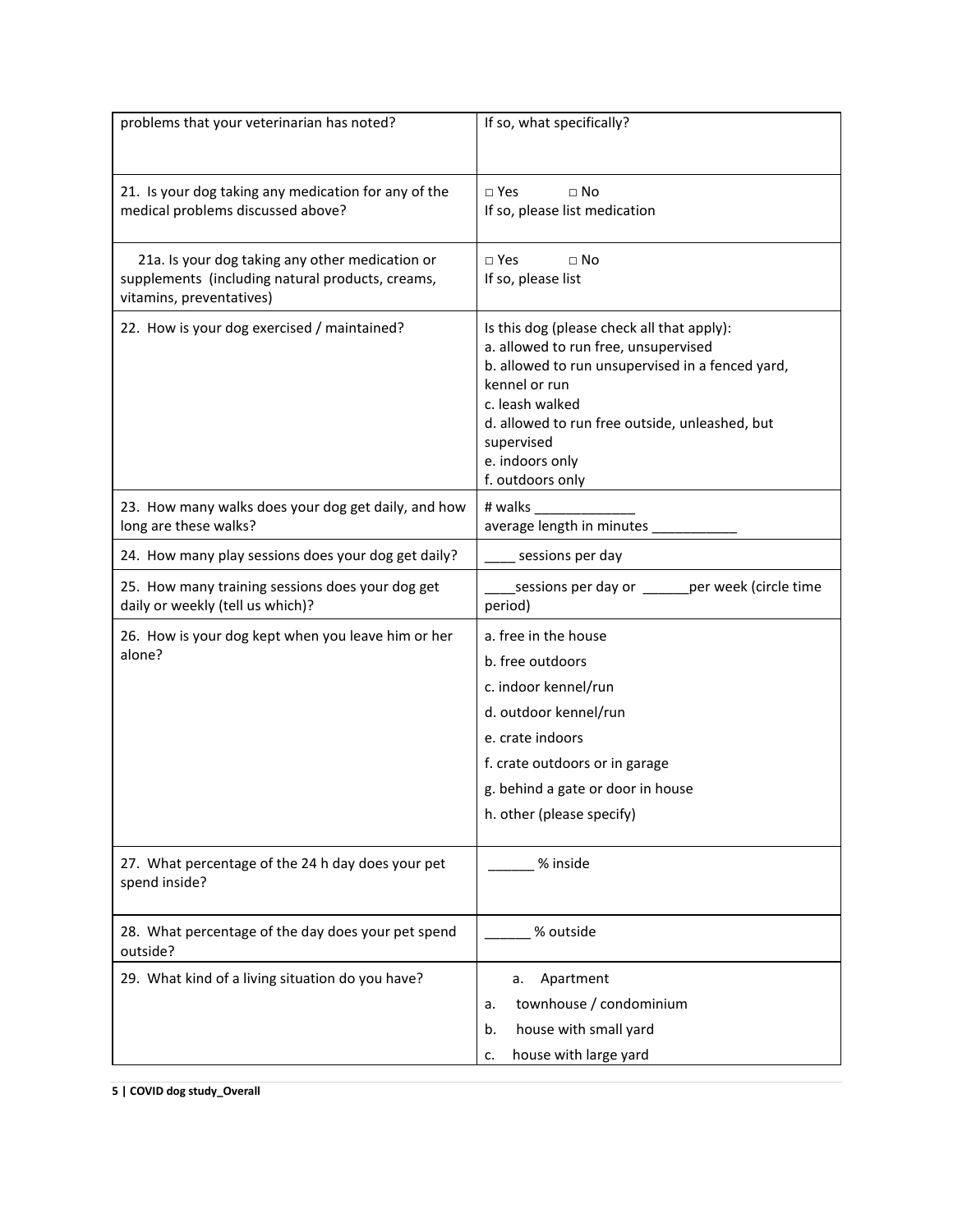|                                                                                                       | farm<br>d.                                                                                                                                                                                                                                                                                 |
|-------------------------------------------------------------------------------------------------------|--------------------------------------------------------------------------------------------------------------------------------------------------------------------------------------------------------------------------------------------------------------------------------------------|
| 30. Has your household changed since acquiring this<br>pet?                                           | $\Box$ Yes<br>$\Box$ No                                                                                                                                                                                                                                                                    |
|                                                                                                       | If so, how?<br>Death of human in family<br>a.<br>Death of pet in family<br>b.<br>Divorce<br>c.<br>Marriage<br>d.<br>Baby born<br>e.<br>f.<br>Child moved (school, job, etc)<br>Pet added<br>g.<br>Family moved<br>h.<br>i.<br>Family schedule changed (lost or gained jobs)<br>j.<br>Other |
| 31. Where does your pet mainly sleep (Please check<br>all that apply; we know pets move at night):    | a. In or on your bed                                                                                                                                                                                                                                                                       |
|                                                                                                       | b. On his/her own bed in your bedroom                                                                                                                                                                                                                                                      |
|                                                                                                       | c. In a crate in your bedroom                                                                                                                                                                                                                                                              |
|                                                                                                       | d. On a bed in another room                                                                                                                                                                                                                                                                |
|                                                                                                       | e. In a crate in another room                                                                                                                                                                                                                                                              |
|                                                                                                       | f. On the floor next to your bed                                                                                                                                                                                                                                                           |
|                                                                                                       | g. In another room, voluntarily, anywhere he or she<br>wants                                                                                                                                                                                                                               |
|                                                                                                       | h. In another room, because he/ she is locked from<br>your bedroom                                                                                                                                                                                                                         |
|                                                                                                       | i. anywhere he/she wants                                                                                                                                                                                                                                                                   |
| 32. What is your dog's obedience school/training                                                      | a. No school - trained yourself                                                                                                                                                                                                                                                            |
| history?                                                                                              | b. Puppy kindergarten                                                                                                                                                                                                                                                                      |
|                                                                                                       | c. Group lessons - basic                                                                                                                                                                                                                                                                   |
|                                                                                                       | d. Group lessons - advanced                                                                                                                                                                                                                                                                |
|                                                                                                       | e. Private trainer at house                                                                                                                                                                                                                                                                |
|                                                                                                       | f. Private trainer - sent to trainer                                                                                                                                                                                                                                                       |
|                                                                                                       | g. Agility                                                                                                                                                                                                                                                                                 |
|                                                                                                       | h. Flyball                                                                                                                                                                                                                                                                                 |
|                                                                                                       | i. Specialty training (hunting, herding, et cetera);<br>please specify                                                                                                                                                                                                                     |
| 32. At what age did your dog start lessons/training?                                                  | months                                                                                                                                                                                                                                                                                     |
| 34. How did the dog do in obedience school/training?                                                  |                                                                                                                                                                                                                                                                                            |
| i.e., enjoyed going to class, learned easily, hid under<br>chair, was "stubborn"/slow to learn, etc.) |                                                                                                                                                                                                                                                                                            |
| 35. Does the dog have any obedience titles?                                                           | $\square$ Yes<br>$\square$ No                                                                                                                                                                                                                                                              |
| 36. How well does this dog do with the following                                                      | a.Sit                                                                                                                                                                                                                                                                                      |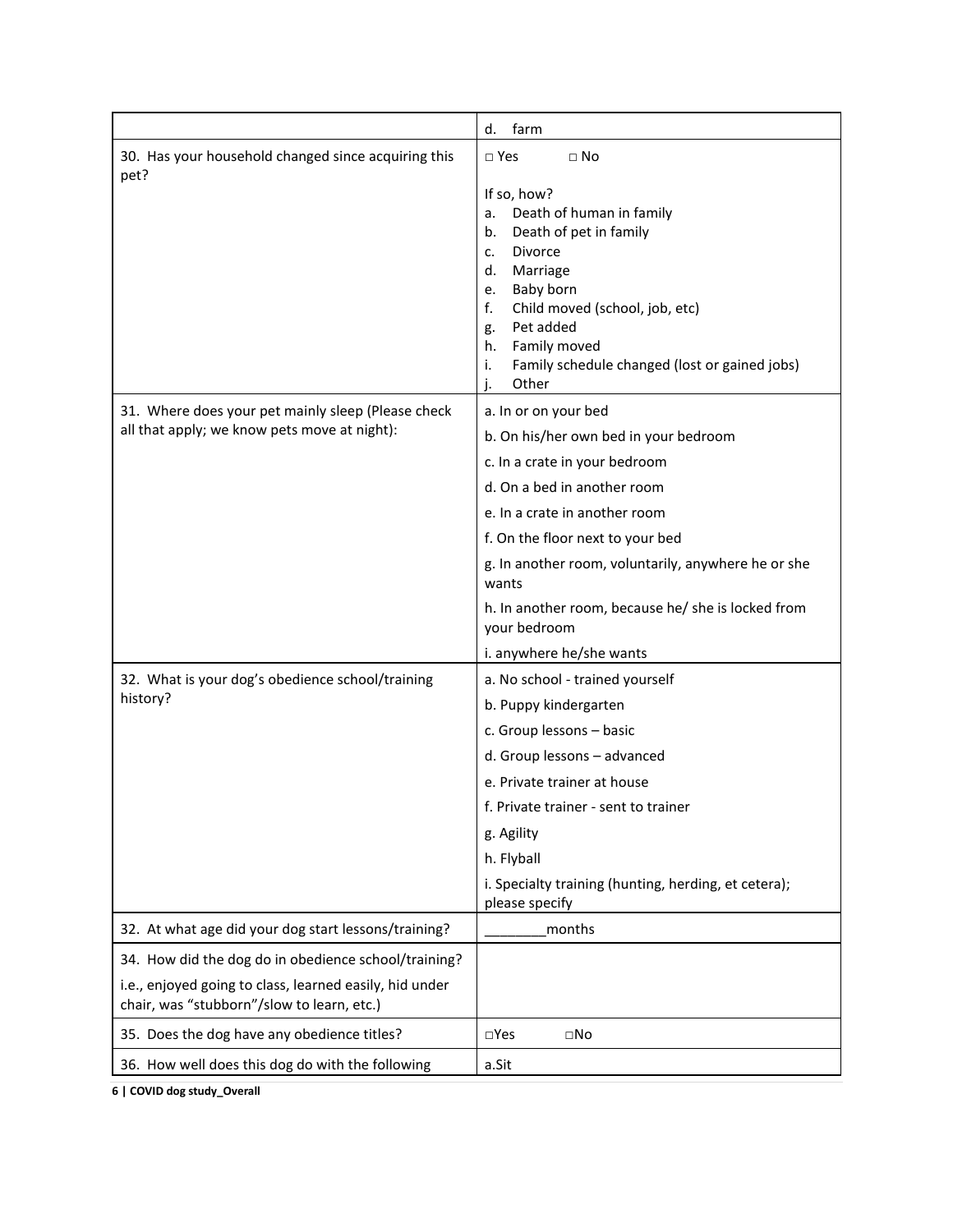| commands / requests? | Perfect OK, needs work Badly Doesn't Know    |
|----------------------|----------------------------------------------|
|                      | b. Stay                                      |
|                      | Perfect OK, needs work Badly Doesn't Know    |
|                      | c. Down / lie down                           |
|                      | Perfect OK, needs work Badly Doesn't Know    |
|                      | d. Wait                                      |
|                      | Perfect<br>OK, needs work Badly Doesn't Know |
|                      | e. Heel                                      |
|                      | OK, needs work Badly Doesn't Know<br>Perfect |
|                      | f. Fetch                                     |
|                      | Perfect OK, needs work Badly Doesn't Know    |
|                      | g. Leave it / drop it                        |
|                      | Perfect OK, needs work Badly Doesn't Know    |
|                      | h. Take it                                   |
|                      | Perfect OK, needs work Badly Doesn't Know    |
|                      | i. Other (please specify)                    |
|                      | Perfect OK, needs work Badly Doesn't Know    |

37. Please list the people, *including yourself*, currently living in the household now. If you do not wish to identify people please number them and provide accompanying gender and age information. We need the age and gender information because dog behaviours have been shown to vary by these owner factors.

| <b>NAME</b>               | <b>SEX</b> | <b>AGE</b> |
|---------------------------|------------|------------|
| Ex: Maria or Individual 1 | F          | 45         |
|                           |            |            |
|                           |            |            |
|                           |            |            |
|                           |            |            |
|                           |            |            |
|                           |            |            |
|                           |            |            |
|                           |            |            |
|                           |            |            |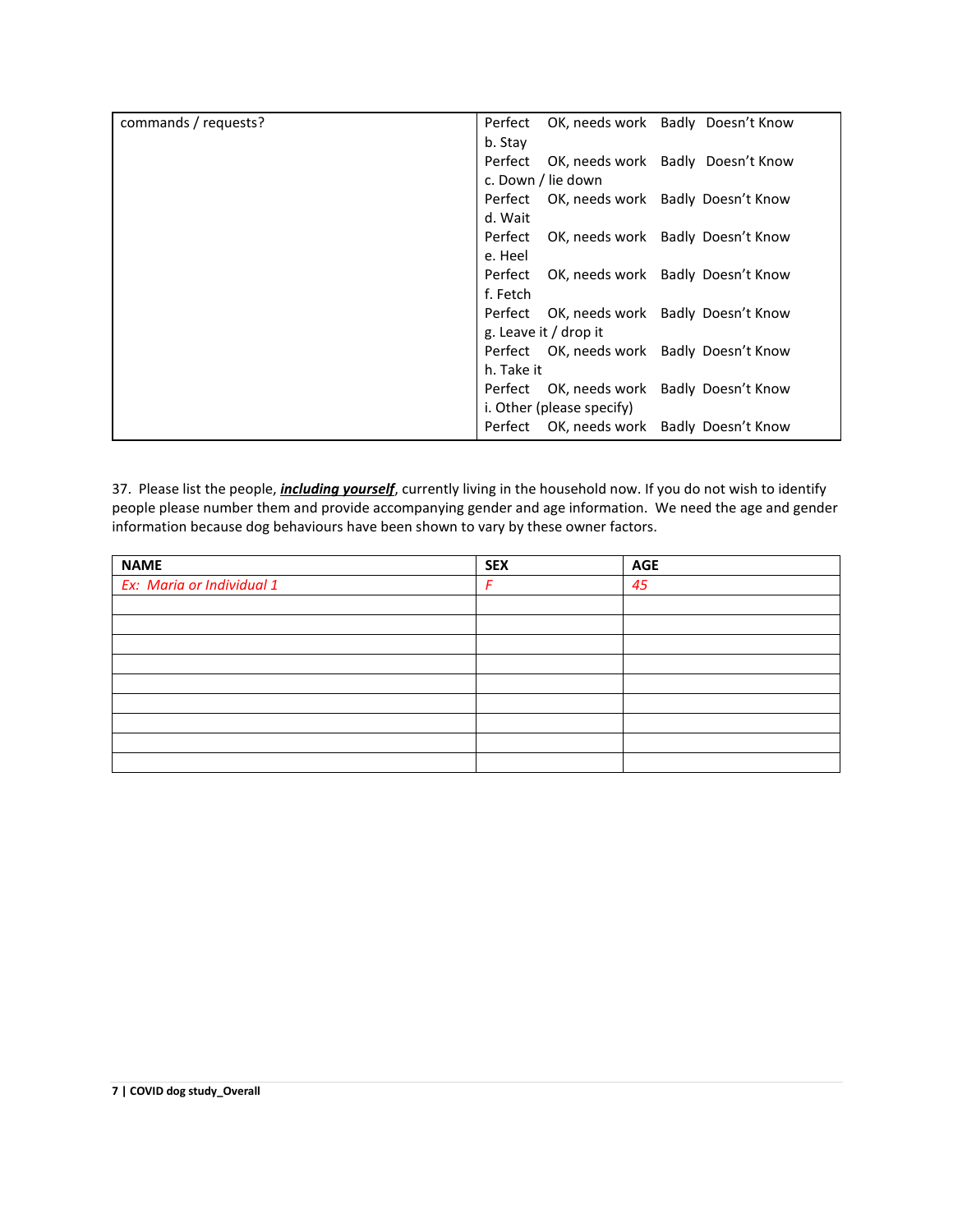## 38. Please list all the **animals** (include all pets, even non-dogs) in the household.

| Name | Order<br>obtained | Breed | Sex* | Age<br>obtained<br>(months) | Age now<br>(months) | Any<br>physical<br>illness?<br>(Y/N) | Any<br>behavioral<br>issues?<br>(Y/N) |
|------|-------------------|-------|------|-----------------------------|---------------------|--------------------------------------|---------------------------------------|
|      |                   |       |      |                             |                     |                                      |                                       |
|      |                   |       |      |                             |                     |                                      |                                       |
|      |                   |       |      |                             |                     |                                      |                                       |
|      |                   |       |      |                             |                     |                                      |                                       |
|      |                   |       |      |                             |                     |                                      |                                       |
|      |                   |       |      |                             |                     |                                      |                                       |
|      |                   |       |      |                             |                     |                                      |                                       |
|      |                   |       |      |                             |                     |                                      |                                       |

\*M = male intact/entire, F = female intact/entire, MC = male castrated/neutered, FS = female spayed/neutered

39. If any of the animals above has been identified as having a medical problem (Y), what is the problem?

40. If any of the animals above has been identified as having a behavioral problem (Y), what is the problem?

41. Please describe, in detail, how you prepare to leave the house when the dog will be left alone. Do you ignore the dog, do you seek him or her and say goodbye, do you make a fuss, crate, confine to room/other area, outside, etc.?

42. What does your dog do as you prepare to leave?

|                    | Weekdays - usually | Weekends - usually | Weekdays – during | Weekends – during |  |
|--------------------|--------------------|--------------------|-------------------|-------------------|--|
|                    |                    |                    | COVID-19          | COVID-19          |  |
| # times a day left |                    |                    |                   |                   |  |
| Shortest absence   |                    |                    |                   |                   |  |
| Longest absence    |                    |                    |                   |                   |  |

43. How often is your dog left daily and for how long? Please complete the table below.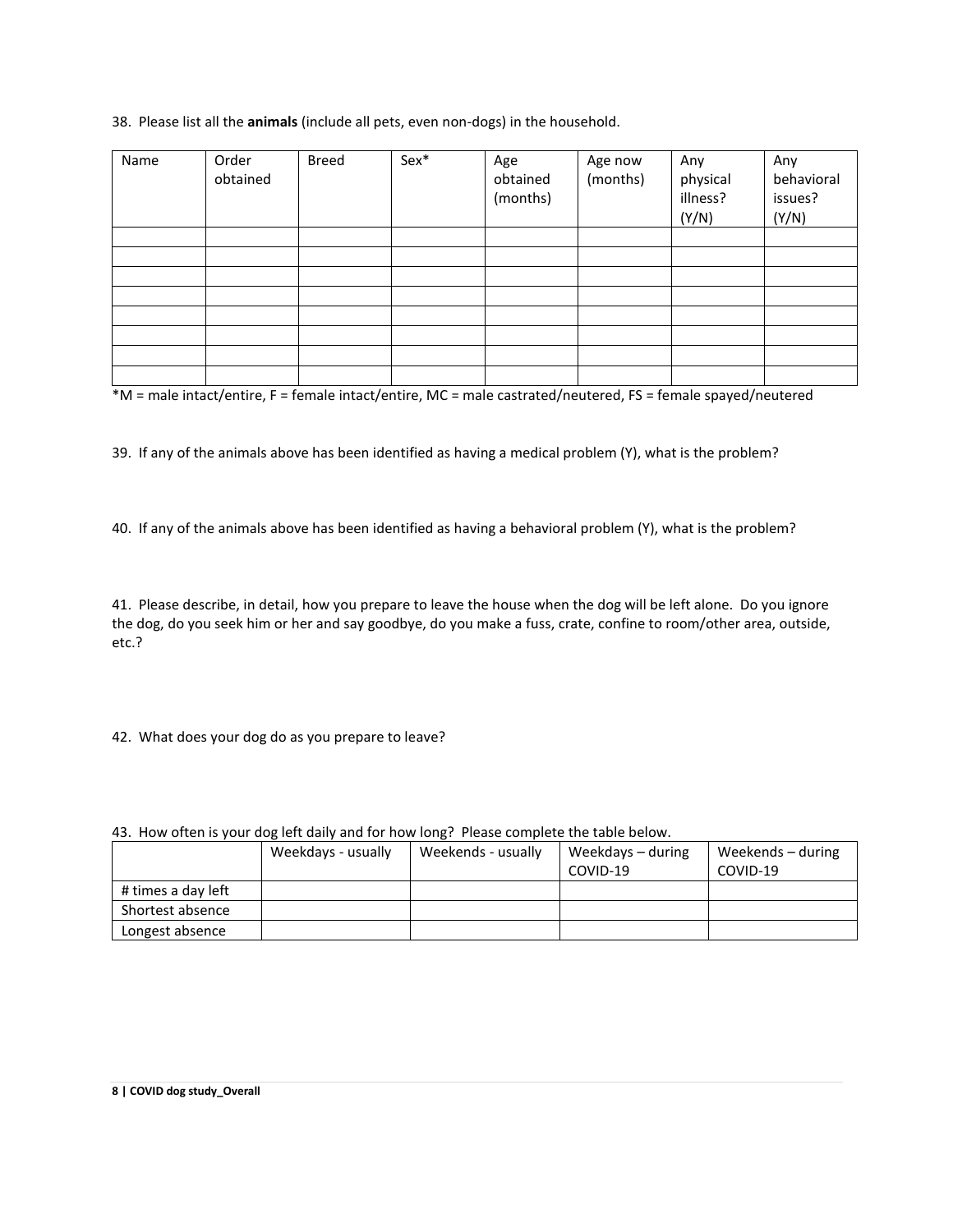#### **Separation anxiety (SA) and noise phobia/reactivity (NP) screen**

The first set of these questions deals with an **"actual absence"** - the owner actually leaves the house and the dog is either alone or totally without the owner. The second set deals with **"virtual absence"** - the owner is home, but not accessible because the door is closed or the dog is barricaded in another room. The questions are the same for each, but please answer both.

Check **NO**, if the dog does not react in the listed circumstance.

Check **UNKNOWN**, if you don't know.

Check **YES**, if the dog reacts. Please evaluate the extent of the reaction from the list below.

#### IF **YES:**

- 100% of the time = **always**
- < 100% of the time, but > 60% = **more often than not**
- 40 60% of the time = **about equally**
- 0% of the time but < 40% = **less often than not**

#### **Behaviors during an ACTUAL absence**

| <b>BEHAVIOR</b>                                                                                                                                                                                      | <b>YES</b>                                                                     | <b>DON'T</b><br><b>KNOW</b> | <b>NO</b> |
|------------------------------------------------------------------------------------------------------------------------------------------------------------------------------------------------------|--------------------------------------------------------------------------------|-----------------------------|-----------|
| 1. Destructive behavior when separated from owner.                                                                                                                                                   | 100% of the time<br>< 100% but > 60%<br>40-60% of the time<br>> 0% but < 40%   |                             |           |
| 2. Urination when separated from owner.                                                                                                                                                              | 100% of the time<br>< 100% but > 60%<br>40-60% of the time<br>> 0% but < 40%   |                             |           |
| 3. Defecation when separated from owner.                                                                                                                                                             | 100% of the time<br>< 100% but > 60%<br>40-60% of the time<br>$>0\%$ but < 40% |                             |           |
| 4. Vocalization when separated from owner (barking,<br>whining, howling, etc)                                                                                                                        | 100% of the time<br>< 100% but > 60%<br>40-60% of the time<br>> 0% but < 40%   |                             |           |
| 5. Salivation/drooling when separated from owner.                                                                                                                                                    | 100% of the time<br>< 100% but > 60%<br>40-60% of the time<br>$>0\%$ but < 40% |                             |           |
| 6. Panting when separated from owner.                                                                                                                                                                | 100% of the time<br>< 100% but > 60%<br>40-60% of the time<br>> 0% but < 40%   |                             |           |
| 7. If the answer is YES for any of the above responses, what is the timing of the onset of behaviors (if known)?<br>() within 5 minutes<br>а.<br>more than 5 minutes, but less than 30 minutes<br>b. |                                                                                |                             |           |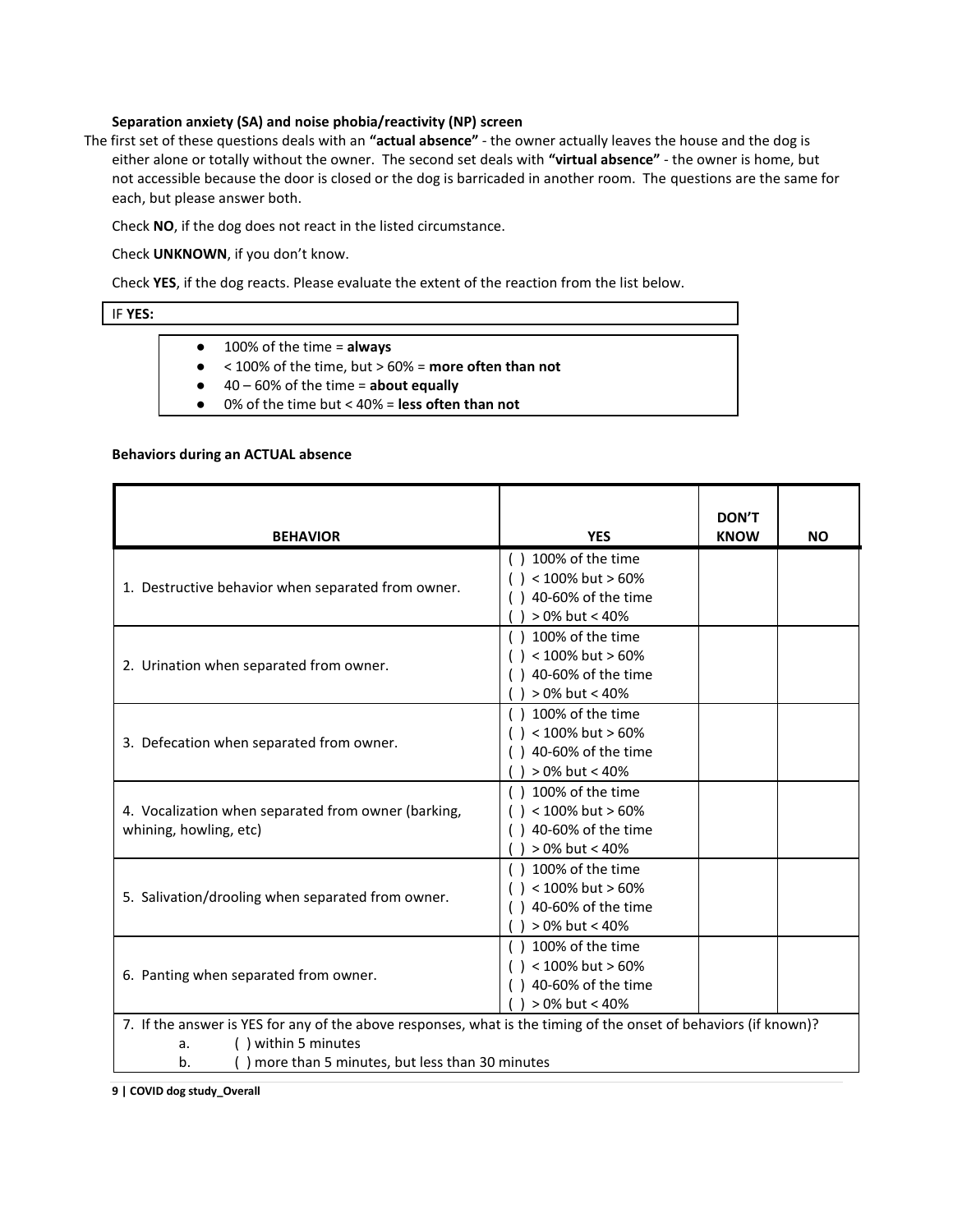|    | () more than 30 minutes, but less than one hour |
|----|-------------------------------------------------|
|    | () more than 1 hour, but less than 3 hours      |
| e. | () only after several hours                     |

# **Behaviors during a VIRTUAL absence**

| <b>BEHAVIOR</b>                                                                                                                                                                                                                                                                                                                                            | <b>YES</b>                                                                                             | <b>DON'T</b><br><b>KNOW</b> | <b>NO</b> |
|------------------------------------------------------------------------------------------------------------------------------------------------------------------------------------------------------------------------------------------------------------------------------------------------------------------------------------------------------------|--------------------------------------------------------------------------------------------------------|-----------------------------|-----------|
| 8. Destructive behavior when separated from owner.                                                                                                                                                                                                                                                                                                         | $( ) 100\%$ of the time<br>$( ) < 100\%$ but > 60%<br>$( ) 40-60%$ of the time<br>$) > 0\%$ but < 40%  |                             |           |
| 9. Urination when separated from owner.                                                                                                                                                                                                                                                                                                                    | $( ) 100\%$ of the time<br>$( ) < 100\%$ but > 60%<br>$( ) 40-60%$ of the time<br>$>0\%$ but < 40%     |                             |           |
| 10. Defecation when separated from owner.                                                                                                                                                                                                                                                                                                                  | $( ) 100\%$ of the time<br>$( ) < 100\%$ but > 60%<br>$( ) 40-60%$ of the time<br>$( )$ > 0% but < 40% |                             |           |
| 11. Vocalization when separated from owner.                                                                                                                                                                                                                                                                                                                | $( ) 100\%$ of the time<br>$( ) < 100\%$ but > 60%<br>$( ) 40-60%$ of the time<br>$( )$ > 0% but < 40% |                             |           |
| 12. Salivation when separated from owner.                                                                                                                                                                                                                                                                                                                  | $( ) 100\%$ of the time<br>$( ) < 100\%$ but > 60%<br>$( ) 40-60%$ of the time<br>$) > 0\%$ but < 40%  |                             |           |
| 13. Panting when separated from owner.                                                                                                                                                                                                                                                                                                                     | $( ) 100\%$ of the time<br>$( ) < 100\%$ but > 60%<br>$( ) 40-60%$ of the time<br>> 0% but < 40%       |                             |           |
| 14. If the answer is YES for any of the above responses, what is the timing of the onset of behaviors (if known)?<br>() within 5 minutes<br>a.<br>() more than 5 minutes, but less than 30 minutes<br>b.<br>() more than 30 minutes, but less than one hour<br>c.<br>() more than 1 hour, but less than 3 hours<br>d.<br>() only after several hours<br>e. |                                                                                                        |                             |           |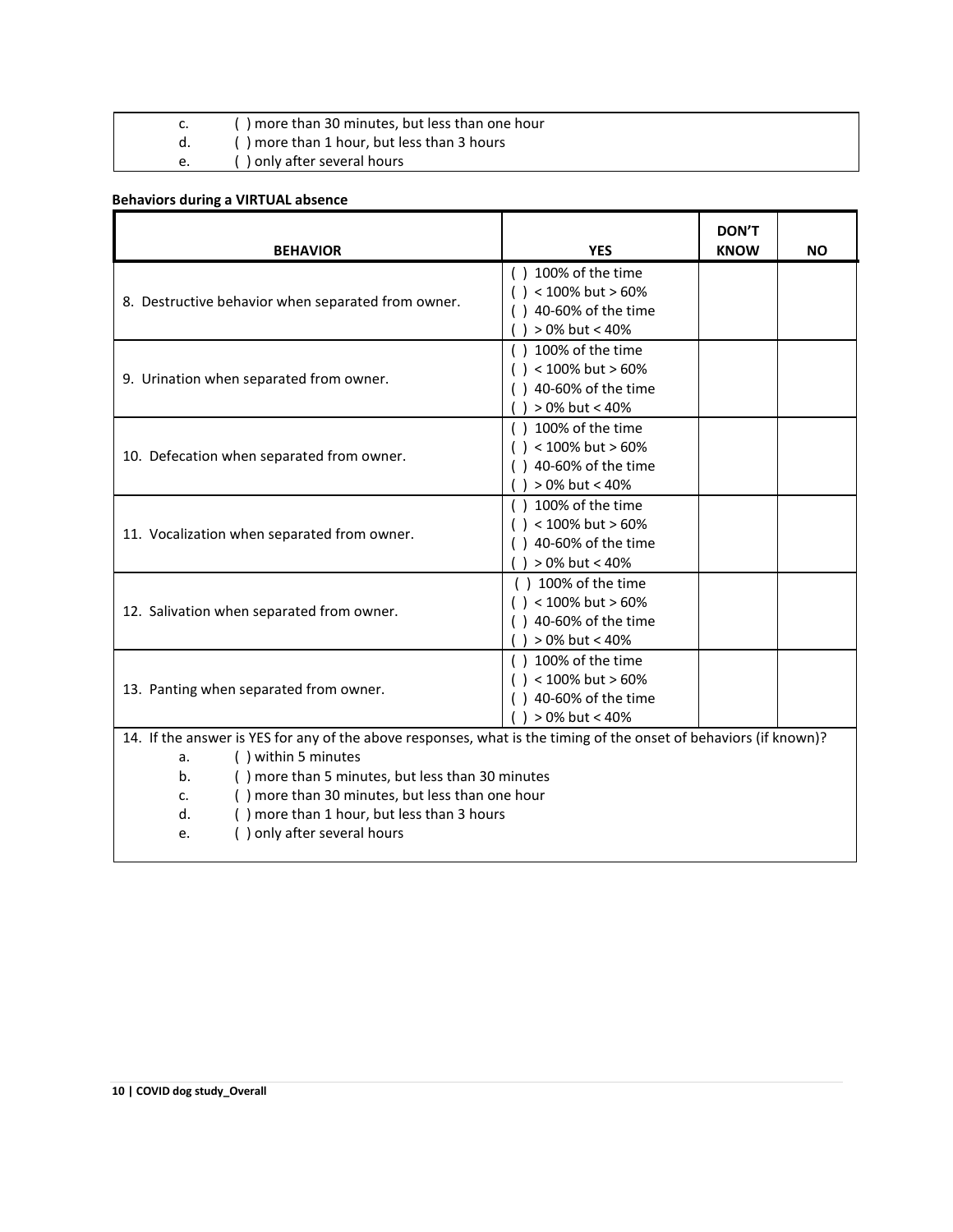# **C. Reactions to noise**

| <b>BEHAVIOR</b>                                                                                                                                                                                                                                                                                                  | <b>YES</b>                                                                                             | <b>DON'T</b><br><b>KNOW</b> | <b>NO</b> |
|------------------------------------------------------------------------------------------------------------------------------------------------------------------------------------------------------------------------------------------------------------------------------------------------------------------|--------------------------------------------------------------------------------------------------------|-----------------------------|-----------|
| 1. Reaction during thunderstorms.                                                                                                                                                                                                                                                                                |                                                                                                        |                             |           |
| Type of response - please check all that apply:<br>() salivate<br>() hide<br>() defecate<br>() tremble<br>() urinate<br>() destroy<br>() freeze<br>() escape<br>() will not eat food/treats<br>$( )$ pant<br>() pace () pupil dilation<br>() vocalize (bark, whine, growl, howl)                                 | $( ) 100\%$ of the time<br>$( ) < 100\%$ but > 60%<br>$( ) 40-60%$ of the time<br>$( )$ > 0% but < 40% |                             |           |
| 2. Reaction to fireworks.                                                                                                                                                                                                                                                                                        |                                                                                                        |                             |           |
| Type of response - please check all that apply:<br>() salivate<br>() hide<br>() defecate () tremble<br>() urinate<br>() destroy<br>() freeze<br>() escape<br>$( )$ pant<br>() will not eat food/treats<br>() pace () pupil dilation<br>() vocalize (bark, whine, growl, howl)                                    | $( ) 100\%$ of the time<br>$( ) < 100\%$ but > 60%<br>$( ) 40-60%$ of the time<br>$( )$ > 0% but < 40% |                             |           |
| 3. Reaction to gunshots.                                                                                                                                                                                                                                                                                         |                                                                                                        |                             |           |
| Type of response - please check all that apply:<br>() salivate<br>() hide<br>() defecate () tremble<br>() urinate<br>() destroy<br>() escape () freeze<br>$( )$ pant<br>() will not eat food/treats<br>() pupil dilation<br>$()$ pace<br>() vocalize (bark, whine, growl, howl)                                  | $( ) 100\%$ of the time<br>$( ) < 100\%$ but > 60%<br>() 40-60% of the time<br>$( )$ > 0% but < 40%    |                             |           |
| 4. Reaction to other noises.                                                                                                                                                                                                                                                                                     |                                                                                                        |                             |           |
| Type(s) of noise(s) (vacuum cleaners, leaf blowers, weed<br>whackers, dump trucks, sirens, alarm systems, etc.):<br>Type of response - please check all that apply:<br>() salivate<br>$( )$ hide<br>defecate<br>() tremble<br>urinate<br>() destroy<br>() freeze<br>) escape<br>will not eat food/treats<br>pant | $( ) 100\%$ of the time<br>$( ) < 100\%$ but > 60%<br>() 40-60% of the time<br>$( )$ > 0% but < 40%    |                             |           |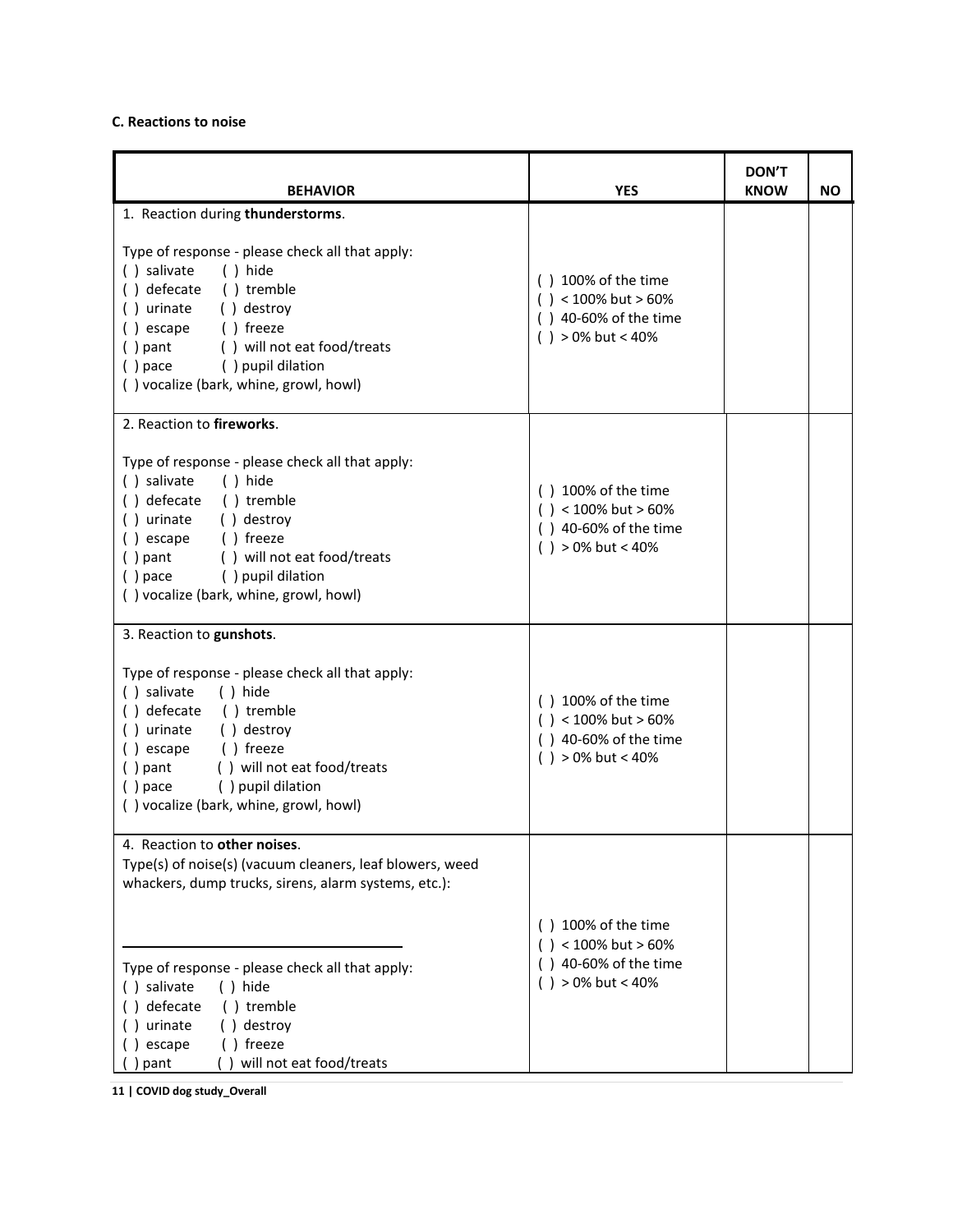|                                                                                                                                   | pace | pupil dilation<br>) vocalize (bark, whine, growl, howl) |                                   |     |                                |                                                                                                 |  |  |  |
|-----------------------------------------------------------------------------------------------------------------------------------|------|---------------------------------------------------------|-----------------------------------|-----|--------------------------------|-------------------------------------------------------------------------------------------------|--|--|--|
| 5.<br>How frequently in terms of weeks do noise events such as thunder, fireworks, or gunshots occur in the dog's<br>environment? |      |                                                         |                                   |     |                                |                                                                                                 |  |  |  |
|                                                                                                                                   |      | a. never<br>0%                                          | b. occasionally<br>> 0% but < 50% |     | c. regularly<br>50% but < 100% | d. frequently<br>100%                                                                           |  |  |  |
|                                                                                                                                   |      |                                                         | Once a month or so                |     | a few times a month            | at least multiple times a week                                                                  |  |  |  |
|                                                                                                                                   |      |                                                         |                                   |     |                                | 6. Has this dog ever been treated for noise sensitivities or phobias? If so, with what, please? |  |  |  |
| 7.                                                                                                                                |      | Does your dog react to other aspects of storms:         |                                   |     |                                |                                                                                                 |  |  |  |
|                                                                                                                                   | a.   | Wind                                                    | Yes                               | No  | Uncertain                      |                                                                                                 |  |  |  |
|                                                                                                                                   | b.   | darkness                                                | Yes                               | No. | Uncertain                      |                                                                                                 |  |  |  |
|                                                                                                                                   | c.   | ozone                                                   | Yes                               | No. | Uncertain                      |                                                                                                 |  |  |  |
|                                                                                                                                   | d.   | barometric pressure                                     | Yes                               | No. | Uncertain                      |                                                                                                 |  |  |  |
|                                                                                                                                   | e.   | rain                                                    | Yes                               | No  | Uncertain                      |                                                                                                 |  |  |  |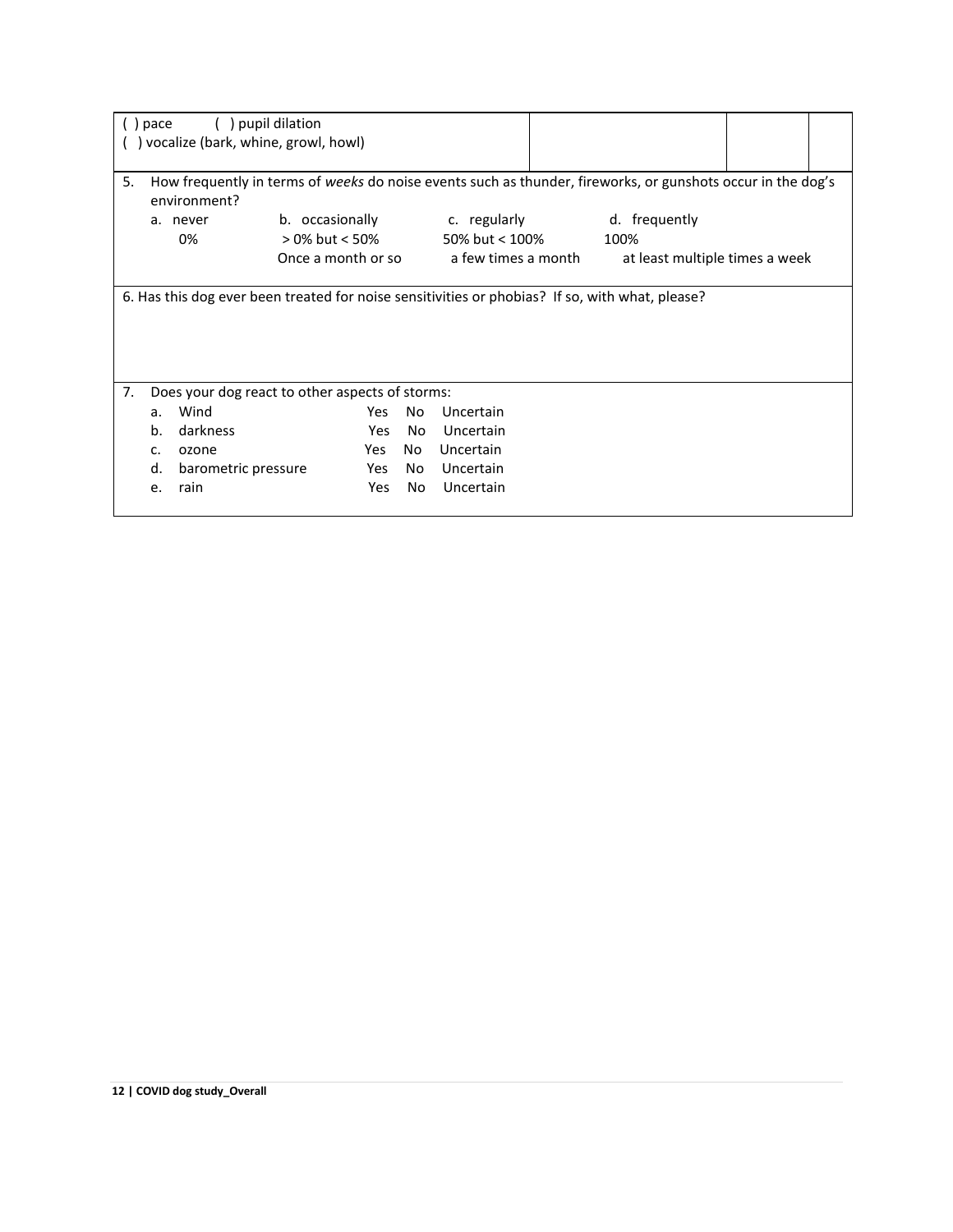#### **Reactivity and aggression (AAR) screen**

KEY: NR=no reaction; S= snarl (noise); L=lift lip (can see corner teeth); B=bark (aggressive, **not** an alerting bark); G=growl (**not** a play growl); SP=snap (no connection with skin); BT=bite (connects with skin, regardless of damage); WD=withdraw or avoid; NA=not applicable (animal has never been in that situation)

#### **This screen can be used in three ways:**

(1) to note the presence or absence, at any time, of any of the behaviors,

(2) by the clients to keep as a log about the baseline behavior, noting how many times the behavior occurs, given the number of times it is attempted, per unit time (i.e., per week) and

(3) to keep a log about frequencies of the occurrence behaviors, given the number of times the circumstance has been encountered, at different intervals during treatment so that these numbers can be compared with those in (2).

**Please feel free to note if the reaction is consistent in style, or only directed towards one person, or only present in one restricted circumstance. If using this screen only for the first use, you can also note if the dog has been worsening in intensity or frequency in any category using an \*.** 

|     |                                                 | <b>NR</b> | S | L | B | G | <b>SP</b> | <b>BT</b> | <b>WD</b> | <b>NA</b> |
|-----|-------------------------------------------------|-----------|---|---|---|---|-----------|-----------|-----------|-----------|
| 1.  | take dog's food dish with food                  |           |   |   |   |   |           |           |           |           |
| 2.  | take dog's empty food dish                      |           |   |   |   |   |           |           |           |           |
| 3.  | take dog's water dish                           |           |   |   |   |   |           |           |           |           |
| 4.  | take food (human) that falls on floor           |           |   |   |   |   |           |           |           |           |
| 5.  | take rawhide                                    |           |   |   |   |   |           |           |           |           |
| 6.  | take real bone                                  |           |   |   |   |   |           |           |           |           |
| 7.  | take biscuit                                    |           |   |   |   |   |           |           |           |           |
| 8.  | take toy                                        |           |   |   |   |   |           |           |           |           |
| 9.  | human approaches dog while eating               |           |   |   |   |   |           |           |           |           |
| 10. | dog approaches dog while eating                 |           |   |   |   |   |           |           |           |           |
| 11. | human approaches dog while playing with<br>toys |           |   |   |   |   |           |           |           |           |
| 12. | dog approaches dog while playing with<br>toys   |           |   |   |   |   |           |           |           |           |
| 13. | human approaches/disturbs dog while<br>sleeping |           |   |   |   |   |           |           |           |           |
| 14. | dog approaches/disturbs dog while<br>sleeping   |           |   |   |   |   |           |           |           |           |
| 15. | step over dog                                   |           |   |   |   |   |           |           |           |           |
| 16. | push dog off bed/couch                          |           |   |   |   |   |           |           |           |           |
| 17. | reach toward dog                                |           |   |   |   |   |           |           |           |           |
| 18. | reach over head                                 |           |   |   |   |   |           |           |           |           |
| 19. | put on leash                                    |           |   |   |   |   |           |           |           |           |
| 20. | push on shoulders                               |           |   |   |   |   |           |           |           |           |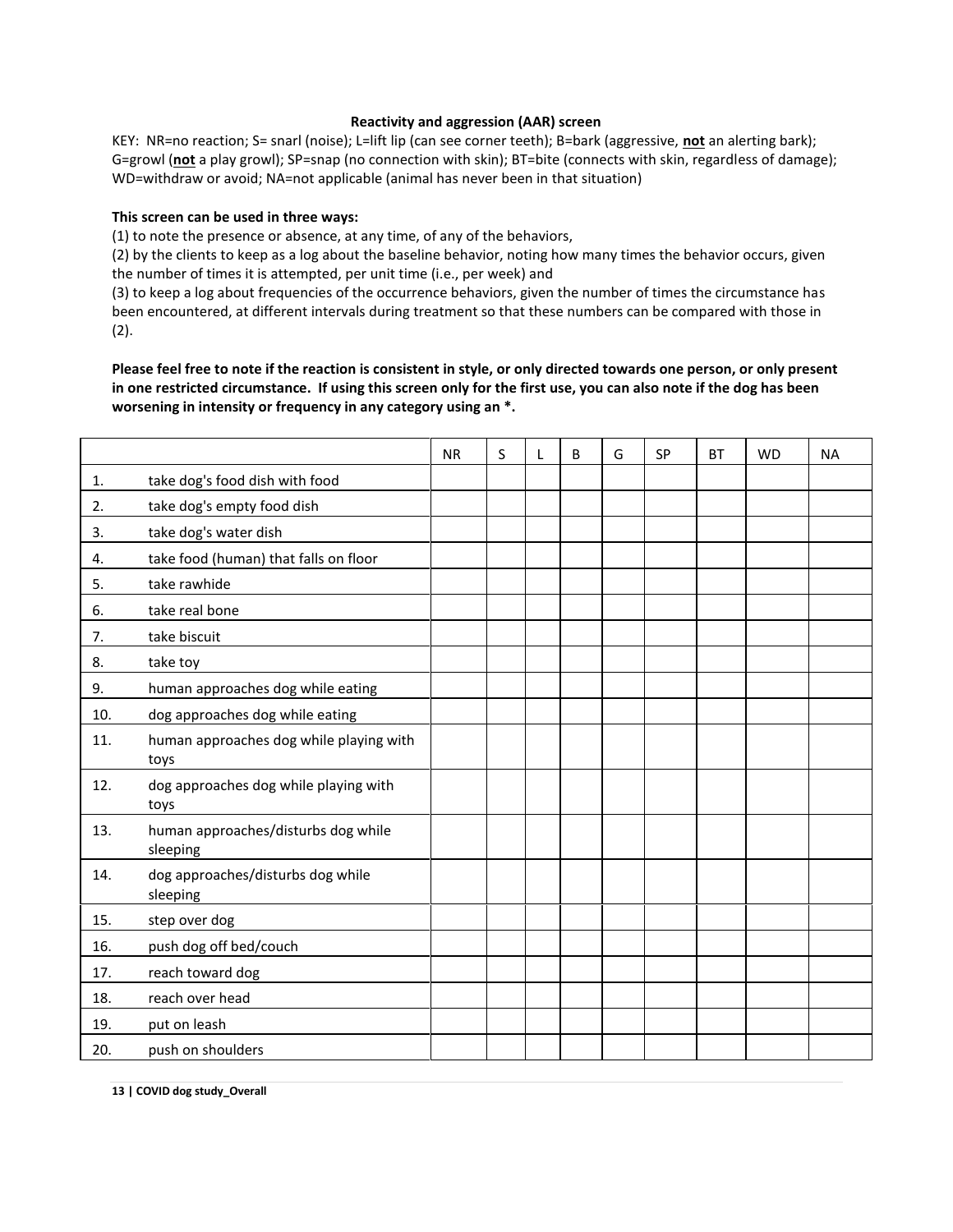| 21. | push on rump                                        |  |  |  |  |  |
|-----|-----------------------------------------------------|--|--|--|--|--|
| 22. | towel feet when wet                                 |  |  |  |  |  |
| 23. | bathe dog                                           |  |  |  |  |  |
| 24. | groom dog's head                                    |  |  |  |  |  |
| 25. | groom dog's body                                    |  |  |  |  |  |
| 26. | stare at                                            |  |  |  |  |  |
| 27. | take muzzle in hands and shake                      |  |  |  |  |  |
| 28. | push dog over onto back                             |  |  |  |  |  |
| 29. | stranger knocks on door                             |  |  |  |  |  |
| 30. | stranger enters room                                |  |  |  |  |  |
| 31. | dog in car at toll booth                            |  |  |  |  |  |
| 32. | dog in car at gas station                           |  |  |  |  |  |
| 33. | dog on leash approached by dog on street            |  |  |  |  |  |
| 34. | dog on leash approached by person on<br>street      |  |  |  |  |  |
| 35. | dog in yard - person passes                         |  |  |  |  |  |
| 36. | dog in yard - dog passes                            |  |  |  |  |  |
| 37. | dog in vet's office                                 |  |  |  |  |  |
| 38. | dog in boarding kennel                              |  |  |  |  |  |
| 39. | dog in groomers                                     |  |  |  |  |  |
| 40. | dog yelled at                                       |  |  |  |  |  |
| 41. | dog corrected with leash                            |  |  |  |  |  |
| 42. | dog physically punished - hit                       |  |  |  |  |  |
| 43. | someone raised voice to owner in<br>presence of dog |  |  |  |  |  |
| 44. | someone hugs-touches owner in presence<br>of dog    |  |  |  |  |  |
| 45. | squirrels, cats, small animals approach             |  |  |  |  |  |
| 46. | bicycles, skateboards                               |  |  |  |  |  |
| 47. | crying infant                                       |  |  |  |  |  |
| 48. | playing with 2-year-old children                    |  |  |  |  |  |
| 49. | playing with 5-7-year-old children                  |  |  |  |  |  |
| 50. | playing with 8-11-year-old children                 |  |  |  |  |  |
| 51. | playing with 12-16-year-old children                |  |  |  |  |  |

*If you are now done with this survey, and do not need to complete the section on stereotypic behaviors or old dogs, please go to the last page. Thank you!*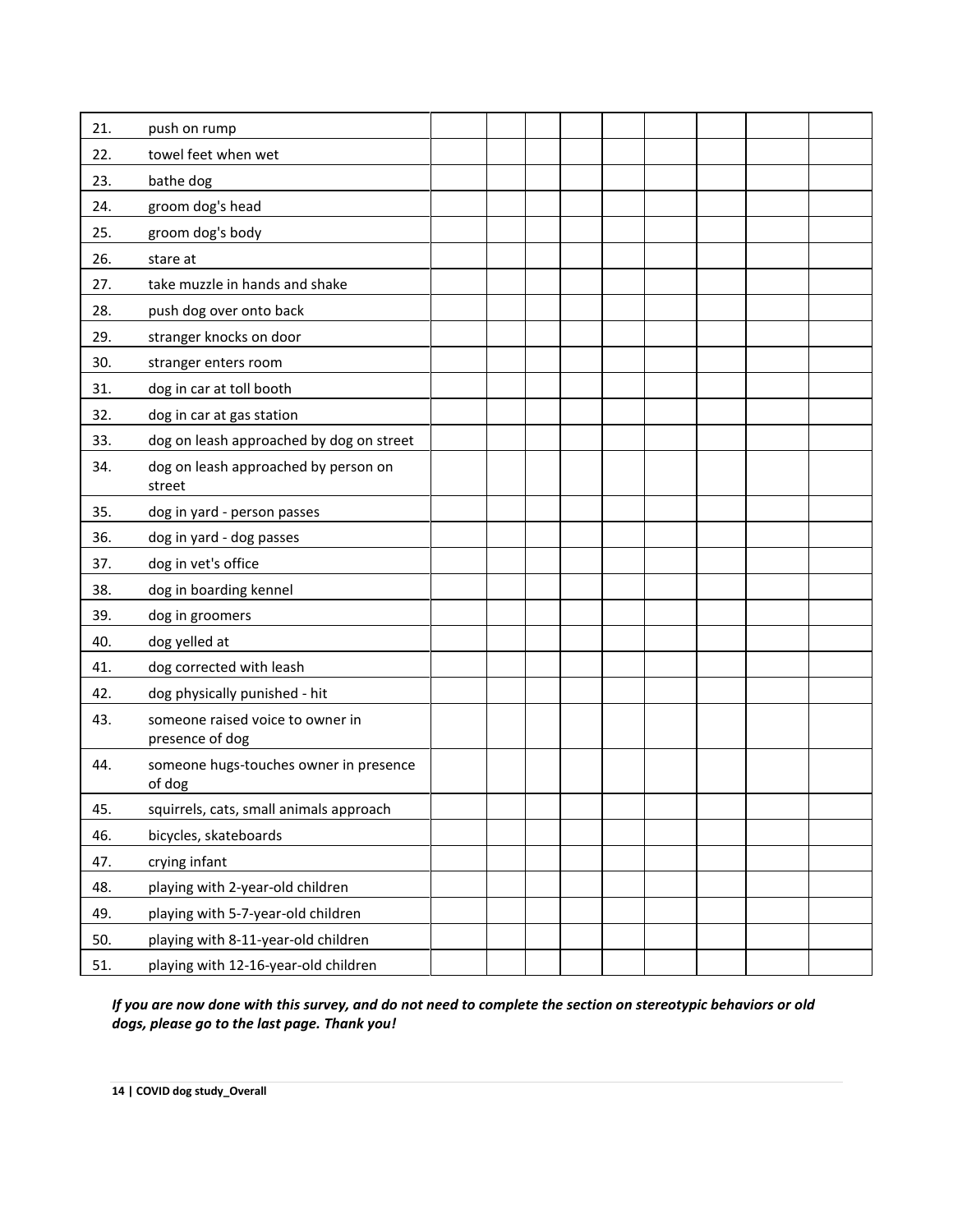## **Stereotypic and ritualistic behavior (RSS) history – for selected dogs, ONLY**

*This section of the history form is to be completed only if your dog is showing any repetitive, ritualistic*  **behaviors that you find troublesome or about which you are concerned.** If your dog is not doing this, you do not have to complete this form.

Which category/categories below matches your dog's behavior?

*Check as many categories that apply to the dog's behavior. Then check the best description that relates to the selected behavior.*

|                       | ) Chewing self<br>) Licking self<br>Barbering (trimming) hair on self                        |
|-----------------------|----------------------------------------------------------------------------------------------|
| ) Grooming<br>a.      | <b>Biting self</b><br>) Plucking hair from self<br>Sucking self                              |
| ) Hallucinatory<br>b. | ) Staring and attending to things that are not there<br>) Tracking things that are not there |
|                       | Pouncing on or attacking things that are not there                                           |
|                       | ) Consuming rocks                                                                            |
|                       | ) Consuming dirt or soil                                                                     |
| () Consumptive<br>c.  | ) Consuming other objects                                                                    |
|                       | ) Eating, sucking or chewing wool or fabric                                                  |
|                       | Licking or gulping air                                                                       |
|                       | ) Circling / spinning                                                                        |
| d.<br>() Locomotory   | ) Tail-chasing                                                                               |
|                       | Freezing                                                                                     |
|                       | ) Rhythmic barking                                                                           |
| () Vocalization<br>e. | Howling                                                                                      |
|                       | ) Growling                                                                                   |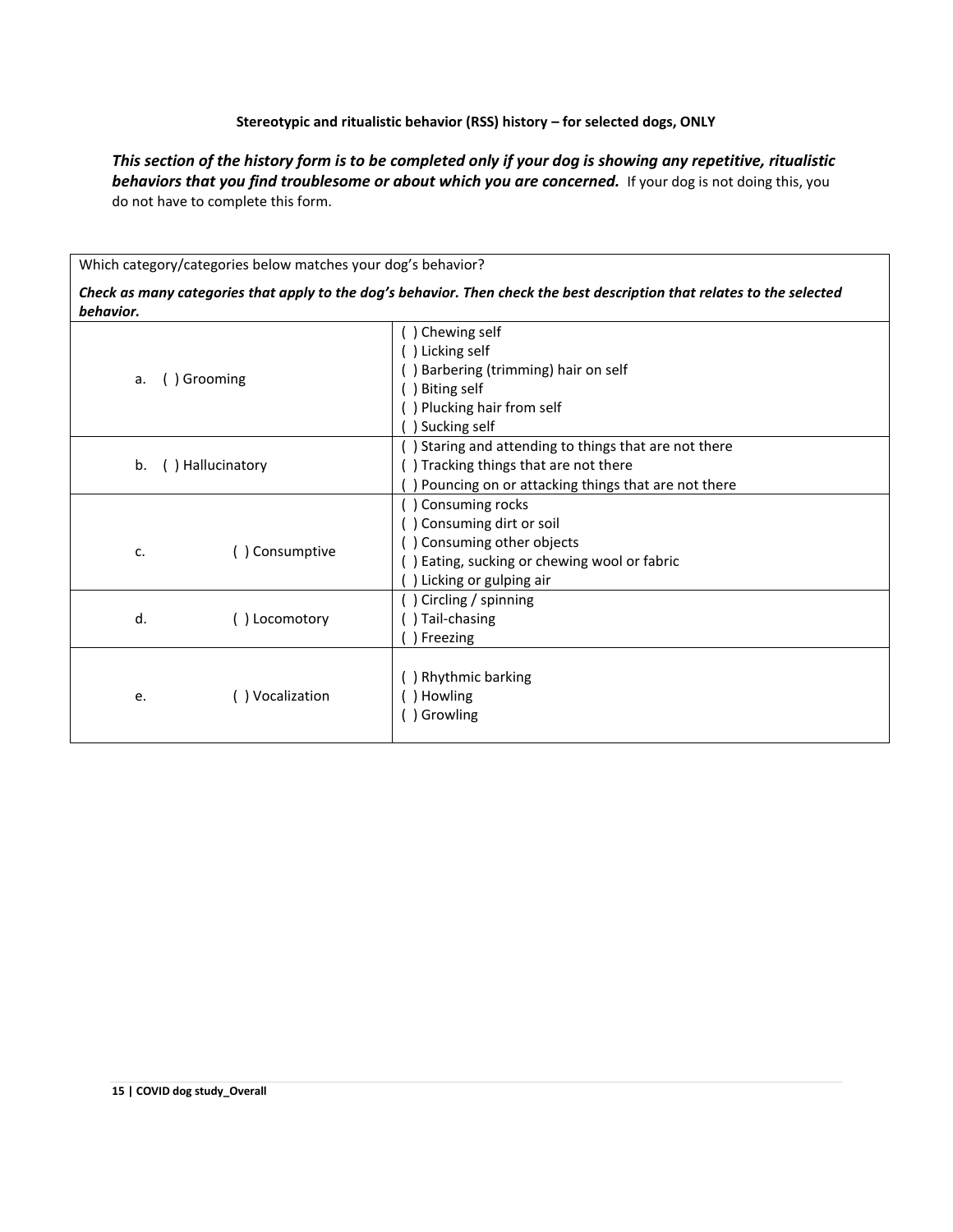Patterns of behavior questions: Please indicate the appropriate answer (**YES/NO/UNCERTAIN**) for each of the following questions. Please feel free to add separately any information that you think might be helpful.

| <b>QUESTION</b>                                                                                                                   | <b>YES</b>                       | <b>NO</b> | <b>UNCERTAIN</b> |  |  |  |
|-----------------------------------------------------------------------------------------------------------------------------------|----------------------------------|-----------|------------------|--|--|--|
| 1. Was there a change in the household or an event associated                                                                     | If yes, please describe in       |           |                  |  |  |  |
| with the development of the behavior?                                                                                             | detail.                          |           |                  |  |  |  |
|                                                                                                                                   |                                  |           |                  |  |  |  |
| 2. Is there any time of day when the behavior seems more or                                                                       | If so, please describe in detail |           | No one is home   |  |  |  |
| less intense?                                                                                                                     | what is usually going on at      |           | often enough to  |  |  |  |
|                                                                                                                                   | that time of day.                |           | know.            |  |  |  |
|                                                                                                                                   |                                  |           |                  |  |  |  |
|                                                                                                                                   |                                  |           |                  |  |  |  |
|                                                                                                                                   |                                  |           |                  |  |  |  |
|                                                                                                                                   |                                  |           |                  |  |  |  |
|                                                                                                                                   |                                  |           |                  |  |  |  |
| 3. Is there a person or another pet in the presence of whom                                                                       | If yes, who is this and what is  |           |                  |  |  |  |
| the behavior seems more intense?                                                                                                  | their association to the pet?    |           |                  |  |  |  |
|                                                                                                                                   |                                  |           |                  |  |  |  |
|                                                                                                                                   |                                  |           |                  |  |  |  |
|                                                                                                                                   |                                  |           |                  |  |  |  |
| 4. Does the dog respond to its name or seem aware of its                                                                          |                                  |           |                  |  |  |  |
| surroundings while in the midst of the behavior?                                                                                  |                                  |           |                  |  |  |  |
|                                                                                                                                   |                                  |           |                  |  |  |  |
| 5. Is the dog aware that you are calling him/her?                                                                                 | If yes, how can you tell?        |           |                  |  |  |  |
|                                                                                                                                   |                                  |           |                  |  |  |  |
|                                                                                                                                   |                                  |           |                  |  |  |  |
|                                                                                                                                   |                                  |           |                  |  |  |  |
| 6. Can you convince the dog to stop the behavior by:                                                                              |                                  |           |                  |  |  |  |
| a. Calling the dog?                                                                                                               |                                  |           |                  |  |  |  |
| b. Using physical restraint (holding, leashing)?                                                                                  |                                  |           |                  |  |  |  |
| c. Kenneling/crating?                                                                                                             |                                  |           |                  |  |  |  |
| 7. List the kinds of things (i.e., noises, treats, toys, et cetera) if any, that will interrupt the behavior once it has started. |                                  |           |                  |  |  |  |
|                                                                                                                                   |                                  |           |                  |  |  |  |
|                                                                                                                                   |                                  |           |                  |  |  |  |
|                                                                                                                                   |                                  |           |                  |  |  |  |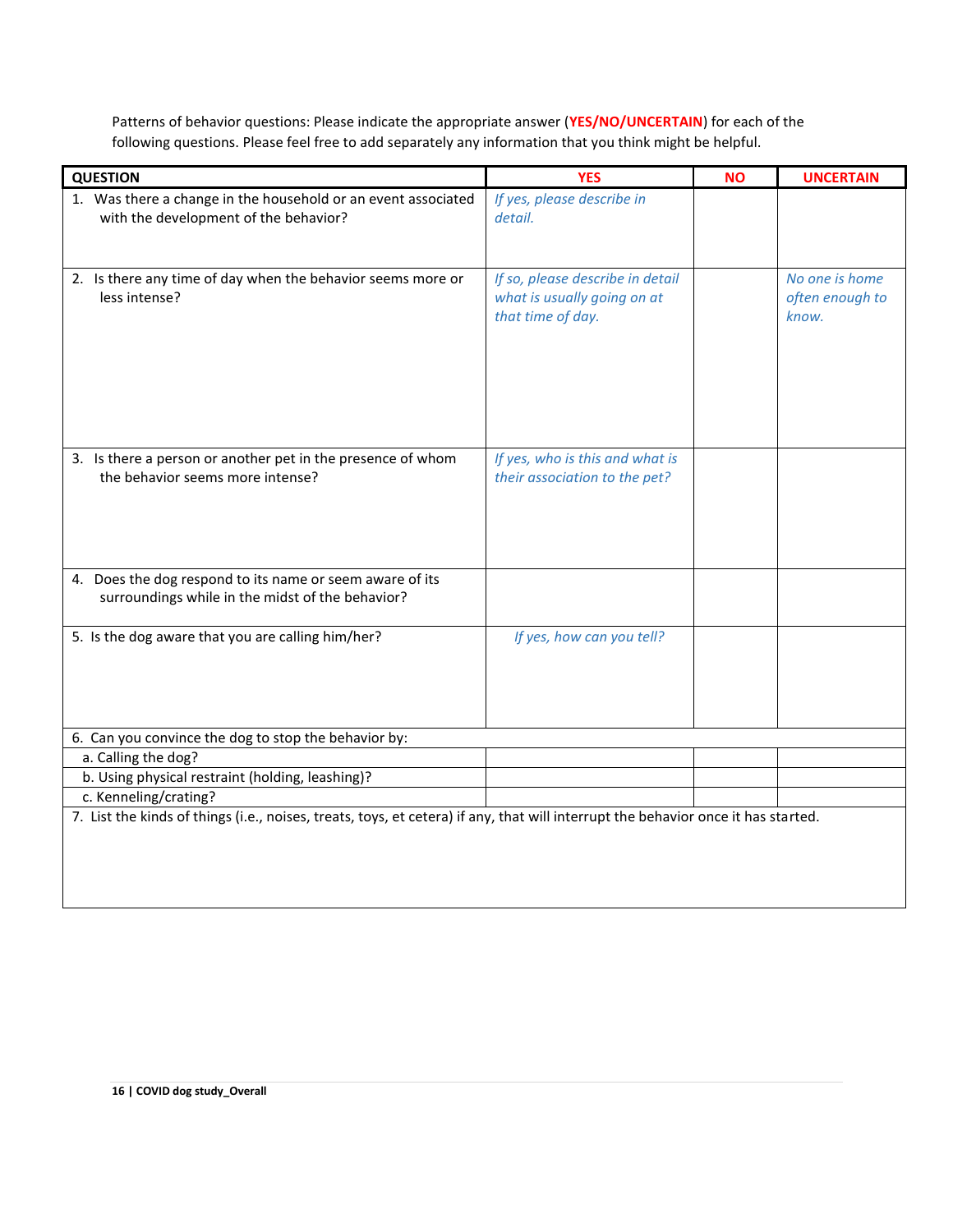| <b>QUESTION</b>                                                                                                                                                                   | <b>YES</b>                                      | <b>NO</b> | <b>UNCERTAIN</b> |
|-----------------------------------------------------------------------------------------------------------------------------------------------------------------------------------|-------------------------------------------------|-----------|------------------|
| 8. Is there a location in which the dog prefers to perform the<br>behavior?                                                                                                       | If yes, where?                                  |           |                  |
| 9. For ingestion, list what types of objects are consumed. Be as specific as possible - what type of rug or sweater fabric?                                                       |                                                 |           |                  |
|                                                                                                                                                                                   |                                                 |           |                  |
| 10. Does any event or behavior routinely occur immediately<br>before the behavior begins?                                                                                         | If so, what?                                    |           |                  |
|                                                                                                                                                                                   |                                                 |           |                  |
| 11. Does any event or behavior routinely occur immediately<br>after the behavior ceases?                                                                                          | If so, what?                                    |           |                  |
|                                                                                                                                                                                   |                                                 |           |                  |
| 12. Has the dog's general behavior changed in any way since<br>the onset of the atypical behavior (i.e., the dog is more or<br>less aloof, aggressive, withdrawn, playful, etc.)? | If so, please specify?                          |           |                  |
|                                                                                                                                                                                   |                                                 |           |                  |
| 13. Has the dog's diet recently been changed?                                                                                                                                     | If so, what - specifically - was<br>the change? |           |                  |
| 15. How old do you think your pet was when its ritualistic                                                                                                                        | Age in months                                   |           |                  |
| behavior began?<br>16. Did anyone else in the dog's family exhibit these or similar                                                                                               | If yes, who?                                    |           |                  |
| behaviors?                                                                                                                                                                        |                                                 |           |                  |
|                                                                                                                                                                                   | Mother Father Sister                            |           |                  |
|                                                                                                                                                                                   | <b>Brother Grandmother</b>                      |           |                  |
|                                                                                                                                                                                   | Grandfather Other                               |           |                  |
|                                                                                                                                                                                   |                                                 |           |                  |

Finally, familial patterns of this condition have been documented so if you can provide a pedigree for this dog, it would be extremely helpful and informative. If you are able to provide a pedigree please label the dogs in it with the following code: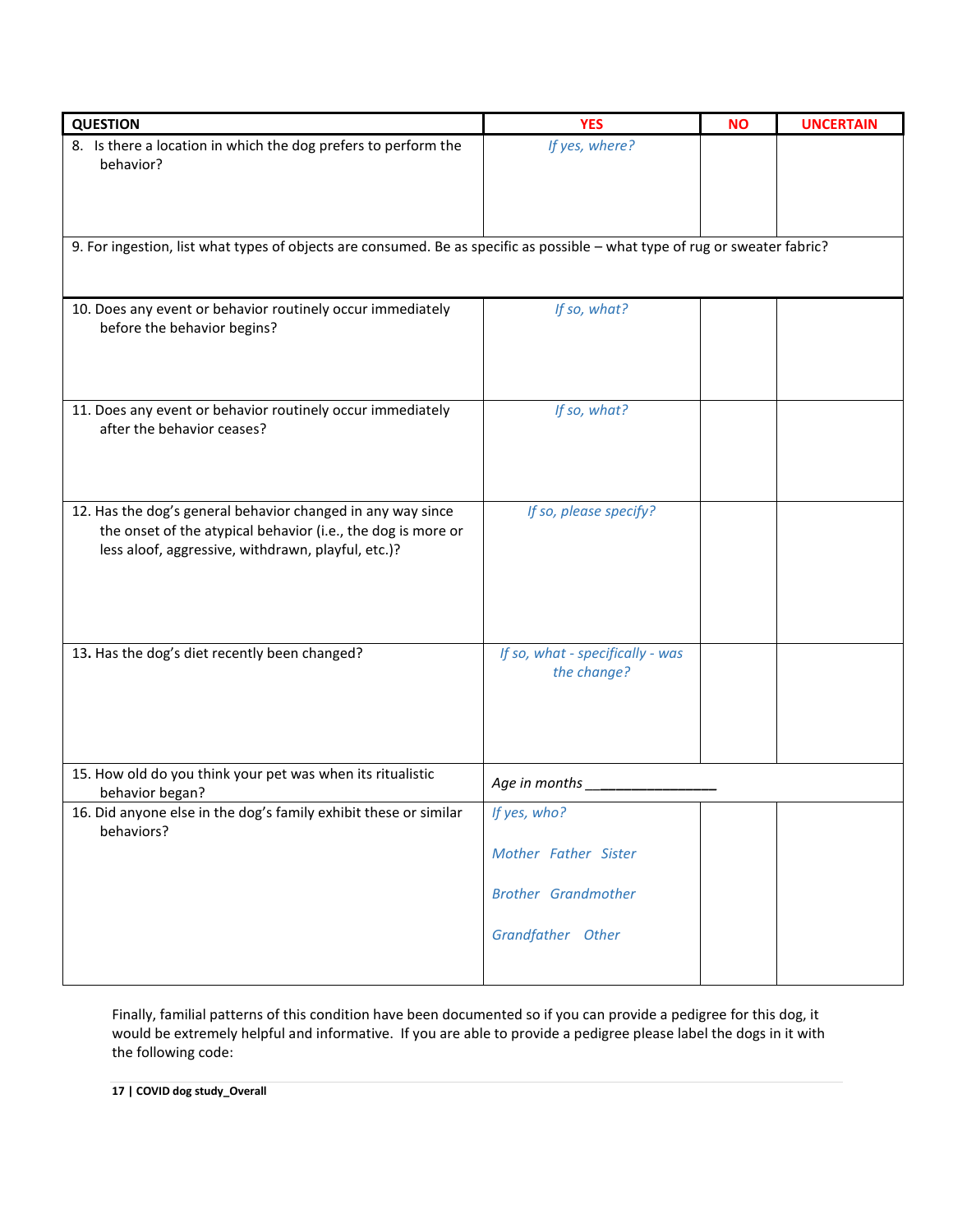KA – known affected KU – known unaffected TA – tentatively or possibly affected TU – tentatively or possibly unaffected AO – affected with another behavioral problem Any blank dogs will be assumed to have no known behavioral information.

For this condition, affected relatives do not have to have the same form of the condition to be considered affected. In other words, some dogs may suck themselves whereas others follow fences or chase their tails. If you know what any other affected dogs to, please let us know.

□ I am attaching a pedigree for this dog.

□ There is a pedigree available for this dog but it is not attached.

□ No pedigree is available for this dog.

Thank you for your help in providing as much information as possible.

*If you are now done with this survey, and do not need to complete the section on old dogs, please go to the last page. Thank you!*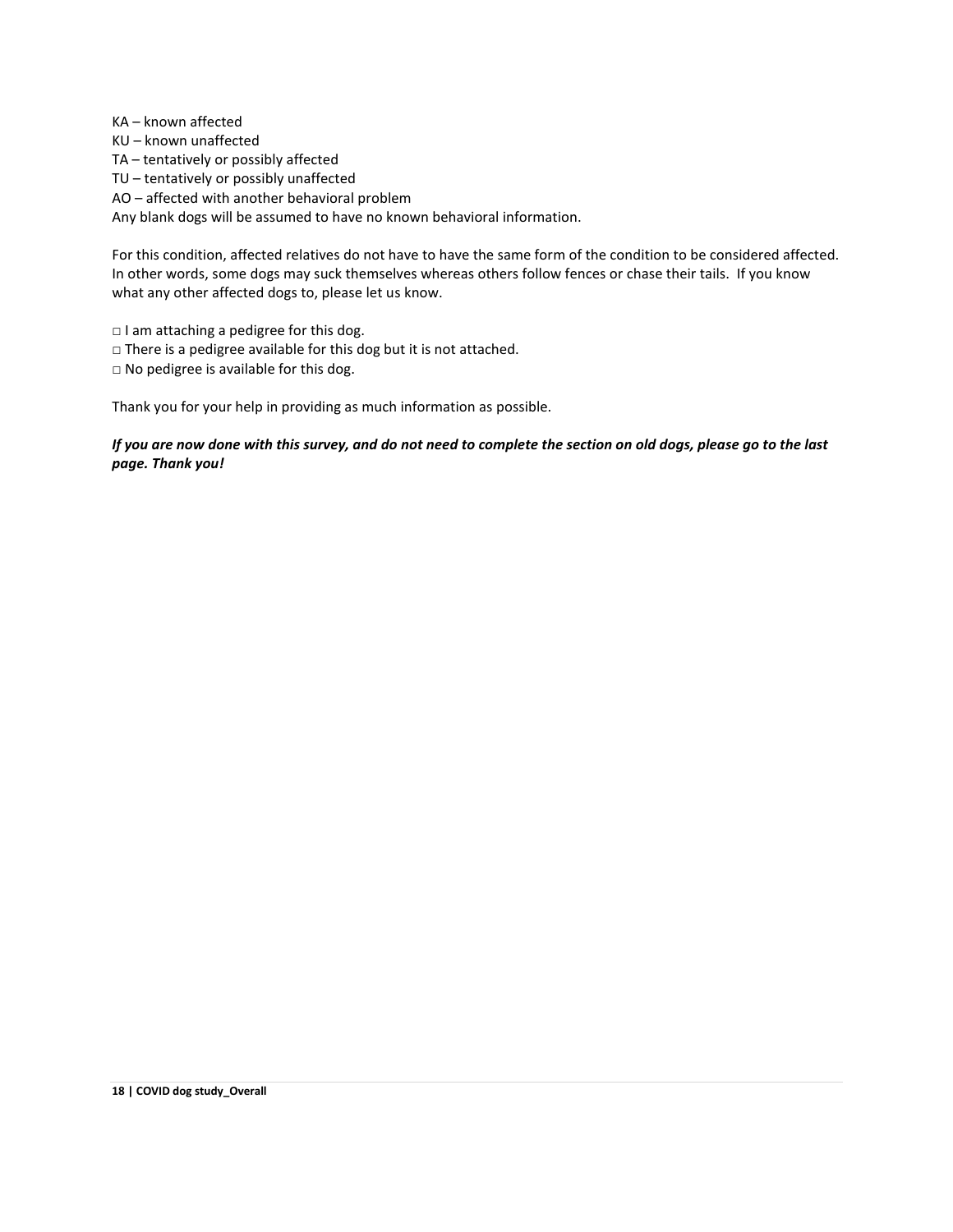## **Questionnaire<sup>1</sup> to evaluate behaviors old dogs (OD) – for selected dogs, ONLY**

# *This section of the history form is to be completed only if your dog is older (> 5 or 6 years for larger*

*dogs and > 10 years for smaller ones)* so that we can assess changes associated with aging. If your dog is not elderly or you have no complaints that could be associated with age, you do not have to complete this form. If you are uncertain, please complete the form.

## **Behavior screen for age associated changes:**

- 1. Locomotory / ambulatory assessment (tick **only** 1)
	- a. no alterations or debilities noted
	- b. modest slowness associated with aging from youth to adult
	- c. moderate slowness associated with aging
	- d. moderate slowness associated with aging plus alteration or debility in gait (e.g., limps, occasionally trips)
	- e. moderate slowness associated with aging plus some loss of function (e.g., cannot climb stairs)

f. severe slowness associated with extreme loss of function, particularly on slick surfaces (may need to be carried or need a support harness)

g. severe slowness, extreme loss of function, and decreased willingness or interest in locomoting (spends most of time in bed)

h. paralysed or refuses to move

## 2. Appetite assessment (may tick **more** than 1)

- a. no alterations in appetite
- b. change in ability to physically handle food
- c. change in ability to retain food (vomits or regurgitates)
- d. change in ability to find food when offered, dropped or in dish
- e. change in interest in food (may be olfactory, having to do with the ability to smell)
- f. change in rate of eating
- g. change in completion of eating
- h. change in timing of eating
- i. change in preferred textures

## 3. Assessment of elimination function (tick **only** 1 in **each** category)

## a. changes in frequencies and "accidents"

- 1. no change in frequency and *no* "accidents"
- 2. increased frequency, *no* "accidents"
- 3. decreased frequency, *no* "accidents"
- 4. increased frequency *with* "accidents"
- 5. decreased frequency *with* "accidents"
- 6. no change in frequency*, with* "accidents"

 $<sup>1</sup>$  This questionnaire was adapted from a series of veterinary medical questionnaires to assess changes in physical and behavioral states and</sup> includes modified questions from: Rofina, J.E., Van Ederen, A.M., Toussaint, M.J.M., Secreve, M., Van, D.S., Van, D.M., I, Van Eerdenburg, F.J.C.M., Gruys, E., 2006. Cognitive disturbances in old dogs suffering from the canine counterpart of Alzheimer's disease. Brain Res. 1069, 216- 226. Salvin, H.E., McGreevy, P.D., Sachdev, P.S., Valenzuela, M.J., 2011b. The canine cognitive dysfunction rating scale (CCDR): A data-driven and ecologically relevant assessment tool. Vet. J. 188, 331-336.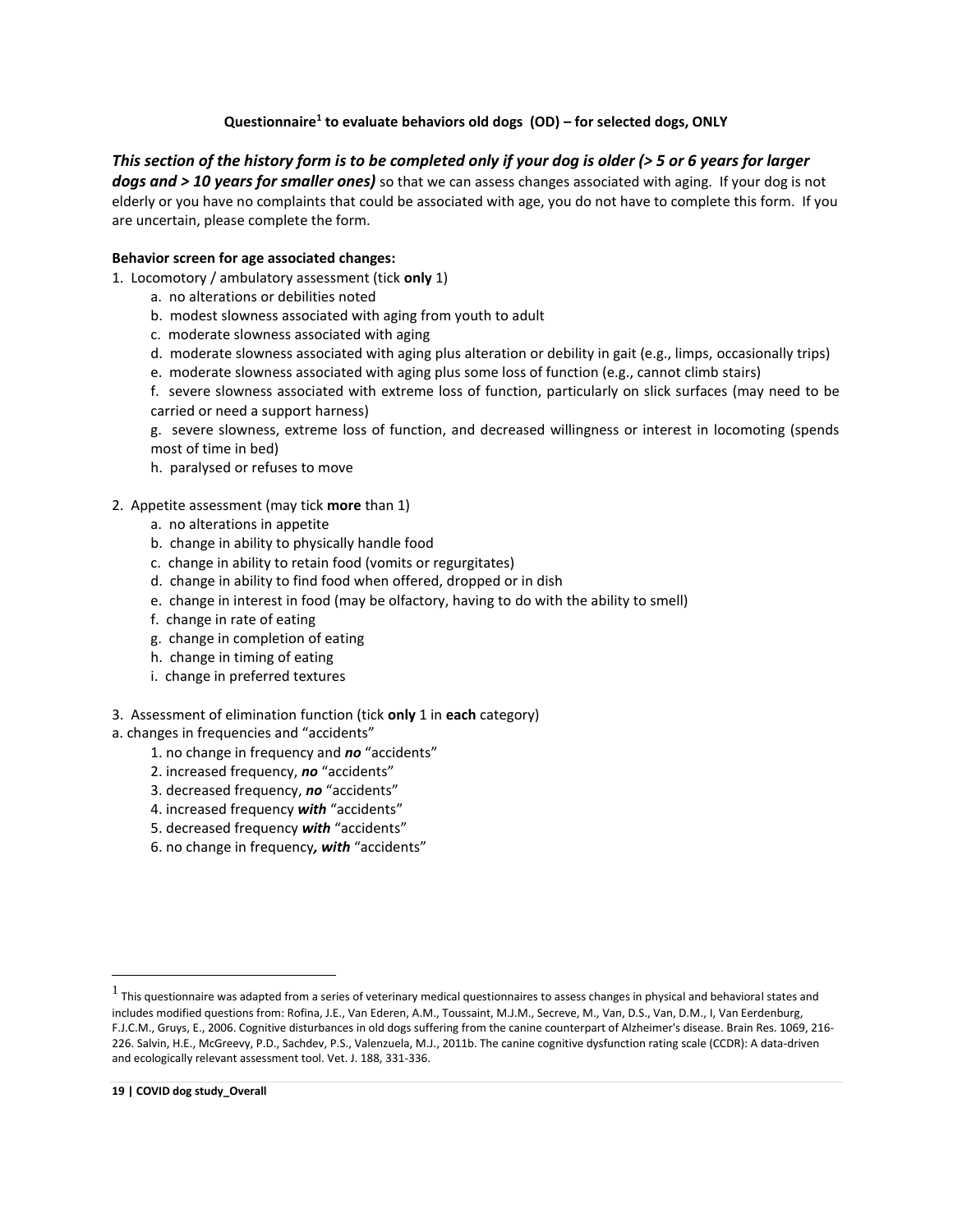#### b. bladder control

- 1. leaks urine when asleep, only
- 2. leaks urine when awake, only
- 3. leaks urine when awake or asleep
- 4. full-stream, uncontrolled urination when asleep, only
- 5. full-stream, uncontrolled urination when awake, only
- 6. full-stream, uncontrolled urination when awake or asleep
- 7. no leakage or uncontrolled urination, but urinates in inappropriate or undesirable location
- 8. no change in urination control or behavior
- c. bowel control please circle the appropriate answer for the description you choose
	- 1. defecates when asleep
		- formed stool diarrhea mixed
	- 2. defecates without apparent awareness
	- formed stool diarrhea mixed
	- 3. defecates when awake and aware of action, but in inappropriate or undesirable locations formed stool diarrhea mixed
	- 4. no changes in bowel control

## 4. Visual acuity - how well does the client think the dog sees? (tick **only** 1)

- a. no change in visual acuity detected by behavior appears to see as well as ever
- b. some change in acuity dependent on ambient light conditions
- c. some change in acuity *not* dependent on ambient light conditions
- d. extreme change in acuity dependent on ambient light conditions
- e. extreme change in acuity *not* dependent on ambient light conditions
- f. blind
- 5. Auditory acuity how well does the client think the dog hears (tick **only** 1)
	- a. no apparent change in auditory acuity
	- b. some decrement in hearing not responding to sounds to which the dog used to respond
	- c. extreme decrement in hearing have to make sure the dog is paying attention or repeat signals or go get the dog when called
	- d. deaf no response to sounds of any kind

6. Play interactions - if the dog plays with **toys** (other pets are addressed later), which situation best describes that play? (tick **only** 1)

- a. no change in play with toys
- b. slightly decreased interest in toys, only
- c. slightly decreased ability to play with toys, only
- d. slightly decreased interest and ability to play with toys
- e. extreme decreased interest in toys, only
- f. extreme decreased ability to play with toys, only
- g. extreme decreased interest and ability to play with toys
- h. this dog has never played with toys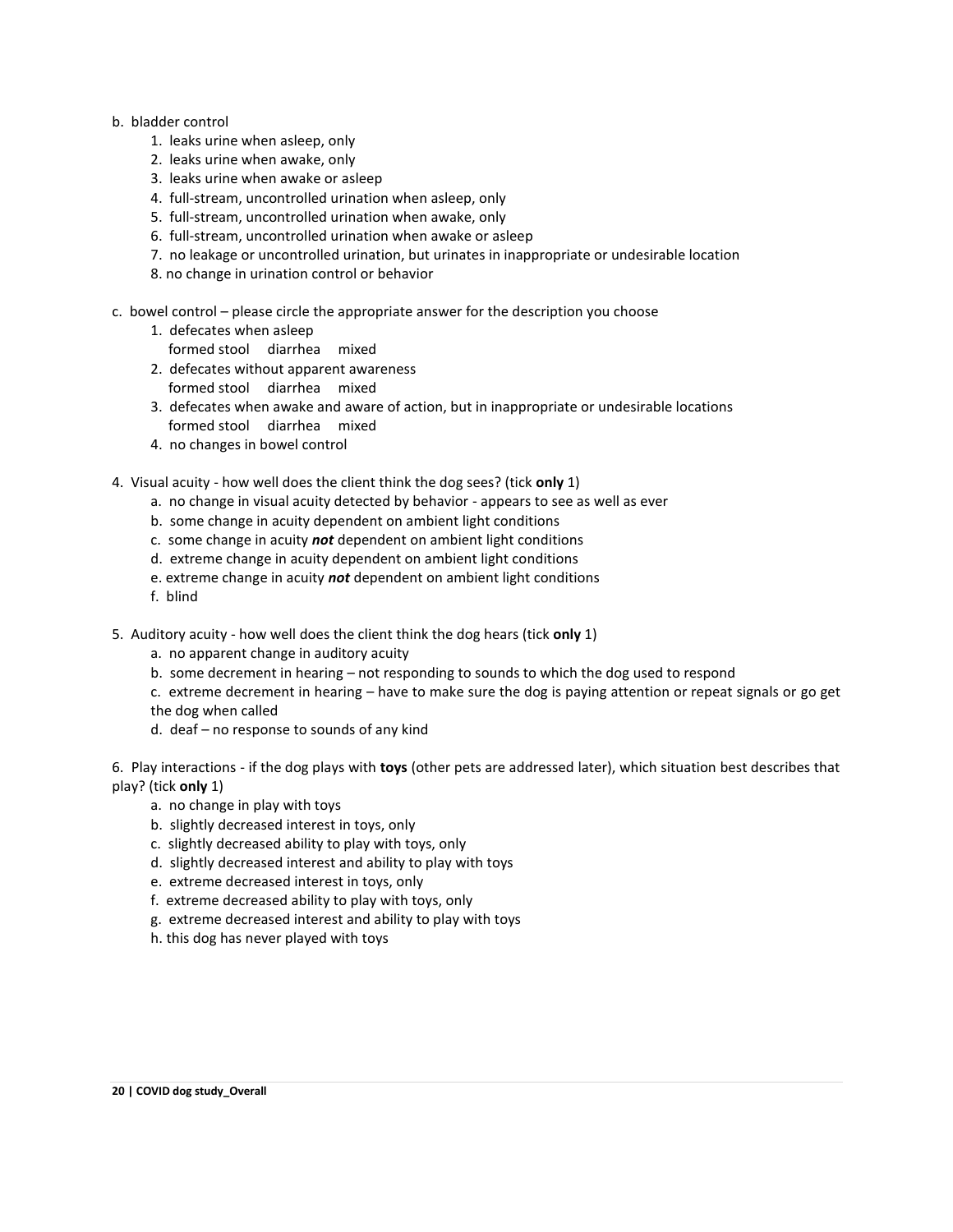- 7. Interactions with humans which situation best describes that interaction? (tick **only** 1)
	- a. no change in interaction with people
	- b. recognizes people but slightly decreased frequency of interaction
	- c. recognizes people but greatly decreased frequency of interaction
	- d. withdrawal but recognizes people
	- e. does not recognize people
	- f. this dog has never really interacted with people
- 8. Interactions with other pets which situation best describes that interaction?(tick **only** 1)
	- a. no change in interaction with other pets
	- b. recognizes other pets but slightly decreased frequency of interaction
	- c. recognizes other pets but greatly decreased frequency of interaction
	- d. withdrawal but recognizes other pets
	- e. does not recognize other pets
	- f. no other pets or animal companions in house or social environment
	- h. this dog has never really interacted with other dogs or cats
- 9. Changes in sleep / wake cycle (tick **only** 1)
	- a. no changes in sleep patterns
	- b. sleeps more in day, only
	- c. some change awakens at night and sleeps more in day
	- d. much change profoundly erratic nighttime and daytime sleep patterns with lots of nighttime activity or restlessness
	- e. sleeps virtually all day, awake occasionally at night
	- f. sleeps almost around the clock
- 8. How often does your dog pace up and down, walk in circles and/or wander with no direction or purpose?
	- a. Never
	- b. Once a month
	- c. Once a week
	- d. Once a day
	- e. More than once a day
- 9. How often does your dog stare blankly at the walls or floor?
	- a. Never
	- b. Once a month
	- c. Once a week
	- d. Once a day
	- e. More than once a day
- 10. How often does your dog get stuck behind objects and is unable to get around?
	- a. Never
	- b. Once a month
	- c. Once a week
	- d. Once a day
	- e. More than once a day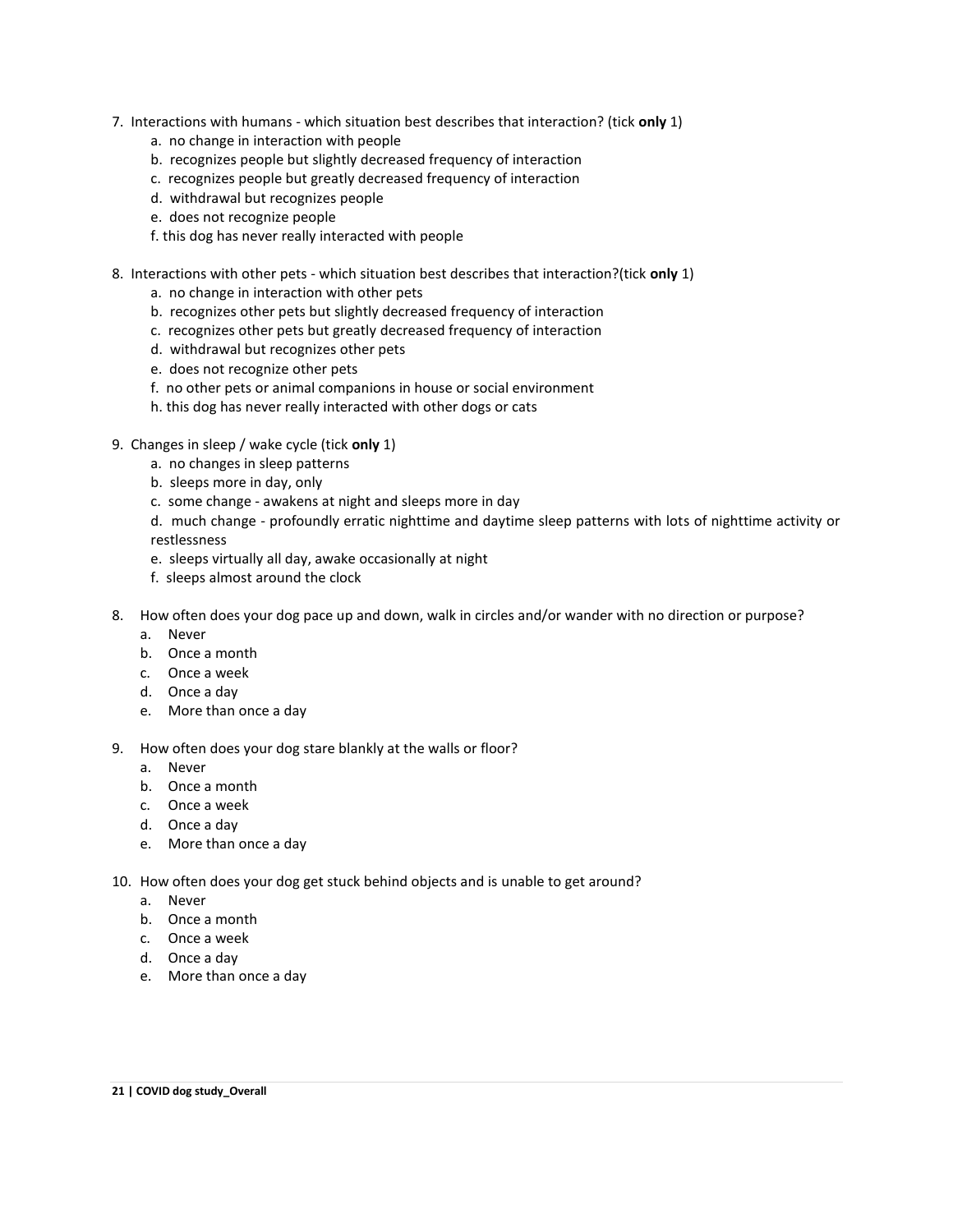- 11. How often does your dog fail to recognize familiar people or pets?
	- a. Never
	- b. Once a month
	- c. Once a week
	- d. Once a day
	- e. More than once a day
- 12. How often does your dog walk into walls or doors?
	- a. Never
	- b. Once a month
	- c. Once a week
	- d. Once a day
	- e. More than once a day
- 13. How often does your dog walk away from or avoid being petted or other loving attention that they have been known to enjoy?
	- a. Never
	- b. Once a month
	- c. Once a week
	- d. Once a day
	- e. More than once a day

16. Has your dog changed in the way he behaves with humans, dogs or cats? Please tell us about any changes. Things in which we are especially interested are a change (increase or decrease – please tell us which) in avoidance, aggression, fear, withdrawal, approach or any other component of social interaction.

17. Is there anything else you think we should know? If you think you have observed something interesting – even if you don't understand it – please tell us. THANK YOU!